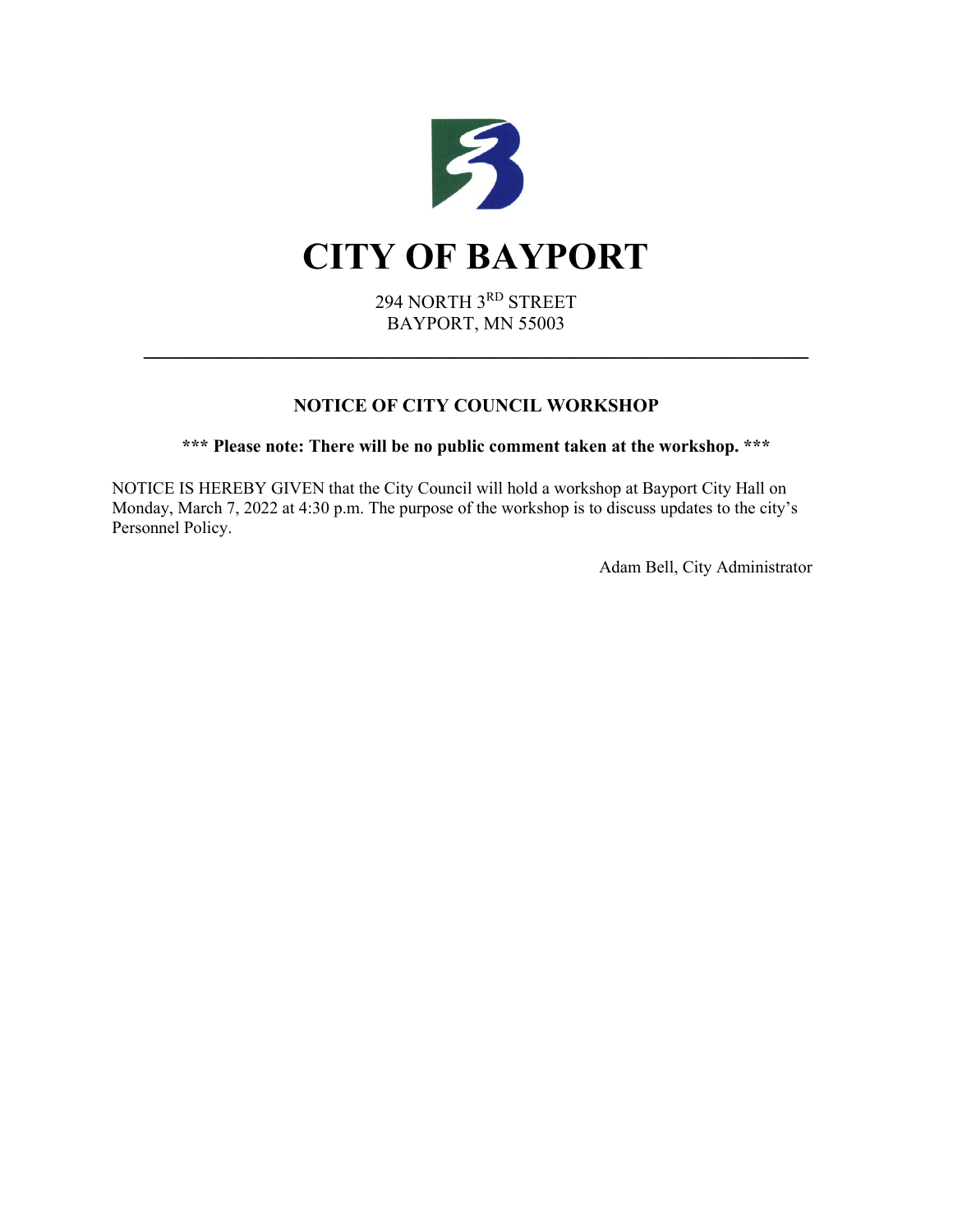

**CITY OF BAYPORT 294 NORTH THIRD STREET BAYPORT, MINNESOTA 55003 PHONE 651-275-4404 FAX 651-275-4411**

| Date: | March 2, 2022                                                                      |
|-------|------------------------------------------------------------------------------------|
| To:   | Mayor and City Council                                                             |
| From: | Adam Bell, City Administrator<br>Sara Taylor, Assistant City Administrator/Planner |
| Re:   | Overview of draft Personnel Policy                                                 |

#### *BACKGROUND*

At the March 7 workshop, a labor attorney from Eckberg Lammers will guide us through a proposed draft of the city's revised Personnel Policy. Currently, the policy is adopted as an ordinance, making it burdensome to edit and/or implement changes and maintain compliance with state and federal law, because any ordinance modification needs to be individually approved by the City Council, codified into the ordinance, and published before becoming effective. Based on the attorney's guidance, we are proposing to modify the policy to be adopted by resolution, which will make it less difficult to not only edit and maintain compliance, but also more cost effective.

As previously noted, the current Personnel Policy is significantly outdated and is not a user friendly resource for the employer or the employee to reference procedures and policies for recruitment/selection, work rules/conduct, compensation, benefits, discipline, or separation. As proposed, the new policy has been rewritten to improve organization, ease of use, and compliance with state/federal law.

As mentioned, the labor attorney will guide the City Council through each section of the document at the workshop. Staff recommends the City Council review the policy briefly prior to the workshop and prepare any specific questions. However, the City Council should be advised that many of the sections are non-discretionary, meaning the city is required to adopt such policies based on federal/state law or statue as drafted.

It should also be noted that although the draft policy will appear much different that the current Personnel Policy ordinance, there really are no substantial revisions to the content or terms of the policy, such as increased benefits, discipline, etc. The new draft just incorporates current practice or existing, stand-alone administrative policies that were not codified into the ordinance or modifications to comply with law/statute.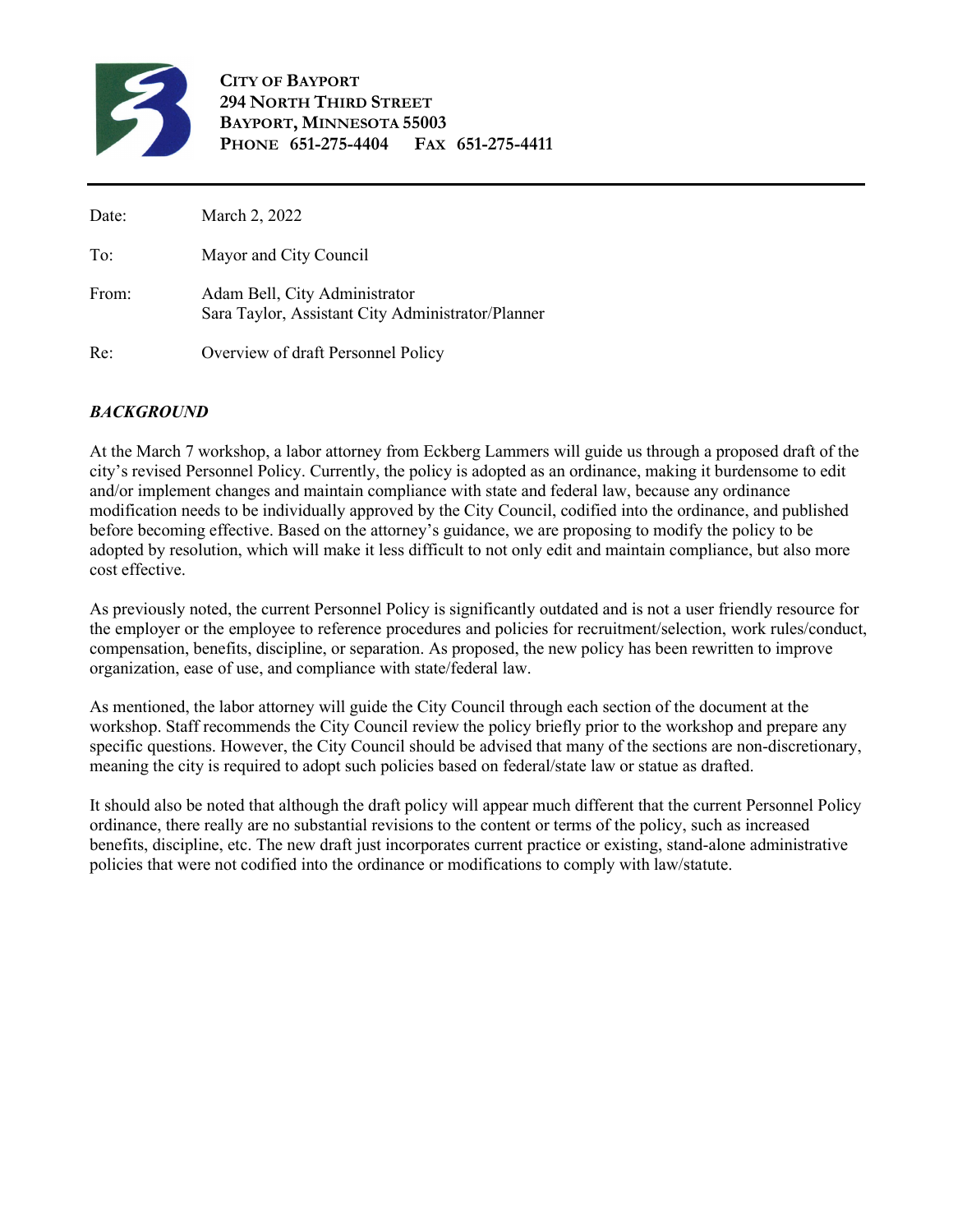

294 NORTH 3RD STREET BAYPORT, MN 55003

**\_\_\_\_\_\_\_\_\_\_\_\_\_\_\_\_\_\_\_\_\_\_\_\_\_\_\_\_\_\_\_\_\_\_\_\_\_\_\_\_\_\_\_\_\_\_\_\_\_\_\_\_\_\_\_\_\_\_\_\_\_**

# **PERSONNEL POLICY TABLE OF CONTENTS**

**DIVISION 1 INTRODUCTION** § 1.01 PURPOSE § 1.02 SCOPE § 1.03 DEFINITIONS

#### **DIVISION 2 EMPLOYEE RECRUITMENT AND SELECTION**

§ 2.01 PURPOSE § 2.02 SCOPE § 2.03 RECRUITMENT § 2.04 SELECTION § 2.05 JOB DESCRIPTION § 2.06 PERFORMANCE EVALUATION

#### **DIVISION 3 EMPLOYEE WORK RULES AND CODE OF CONDUCT**

§ 3.01 PURPOSE § 3.02 SCOPE § 3.03 GENERAL PRINCIPLES § 3.04 SAFETY § 3.05 CITY PROPERTY § 3.06 DRUGS/ALCOHOL/TOBACCO § 3.07 WEAPONS § 3.08 GENDER-SEGREGATED FACILITIES § 3.09 EMPLOYEE CONDUCT § 3.10 COMMUNICATION § 3.11 CONFLICT OF INTEREST § 3.12 FALSIFICATION OF RECORDS

#### **DIVISION 4 EMPLOYEE COMPENSATION**

§ 4.01 PURPOSE § 4.02 SCOPE § 4.03 PAY PLAN § 4.04 JOB CLASSIFICATIONS § 4.05 PAYROLL § 4.06 EXPENSE REIMBURSEMENT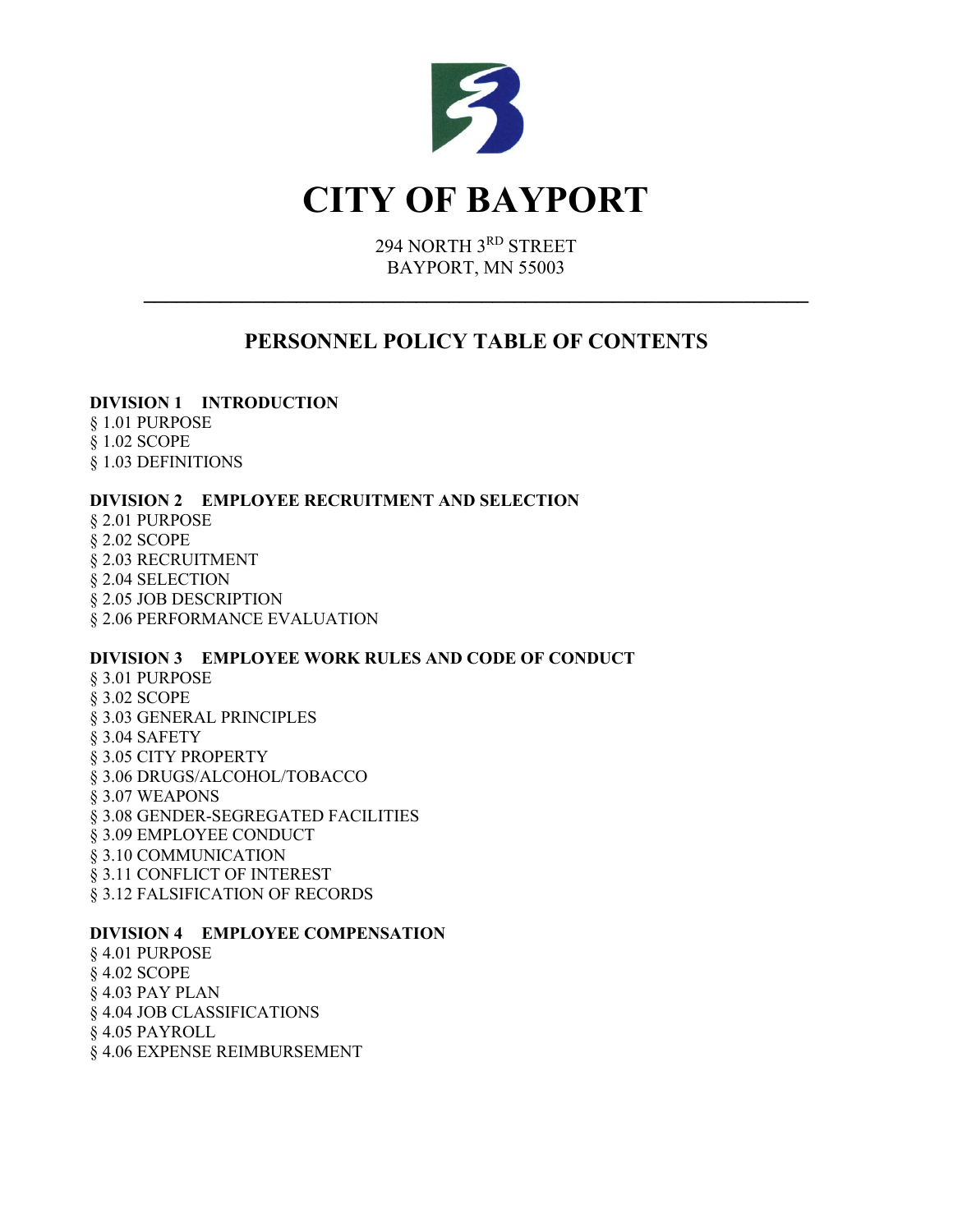#### **DIVISION 5 EMPLOYEE BENEFITS**

§ 5.01 PURPOSE § 5.02 SCOPE § 5.03 INSURANCE § 5.04 PERA/RETIREMENT § 5.05 EDUCATION/PROFESSIONAL DEVELOPMENT § 5.06 LEAVES FROM WORK

#### **DIVISION 6 EMPLOYEE DISCIPLINE**

§ 6.01 PURPOSE § 6.02 SCOPE § 6.03 PROCESS § 6.04 GRIEVEANCE

#### **DIVISION 7 EMPLOYEE SEPARATION**

§ 7.01 PURPOSE § 7.02 SCOPE § 7.03 LAYOFF § 7.04 RESIGNATION § 7.05 RETIREMENT § 7.06 TERMINATION § 7.07 SEPARATION PAY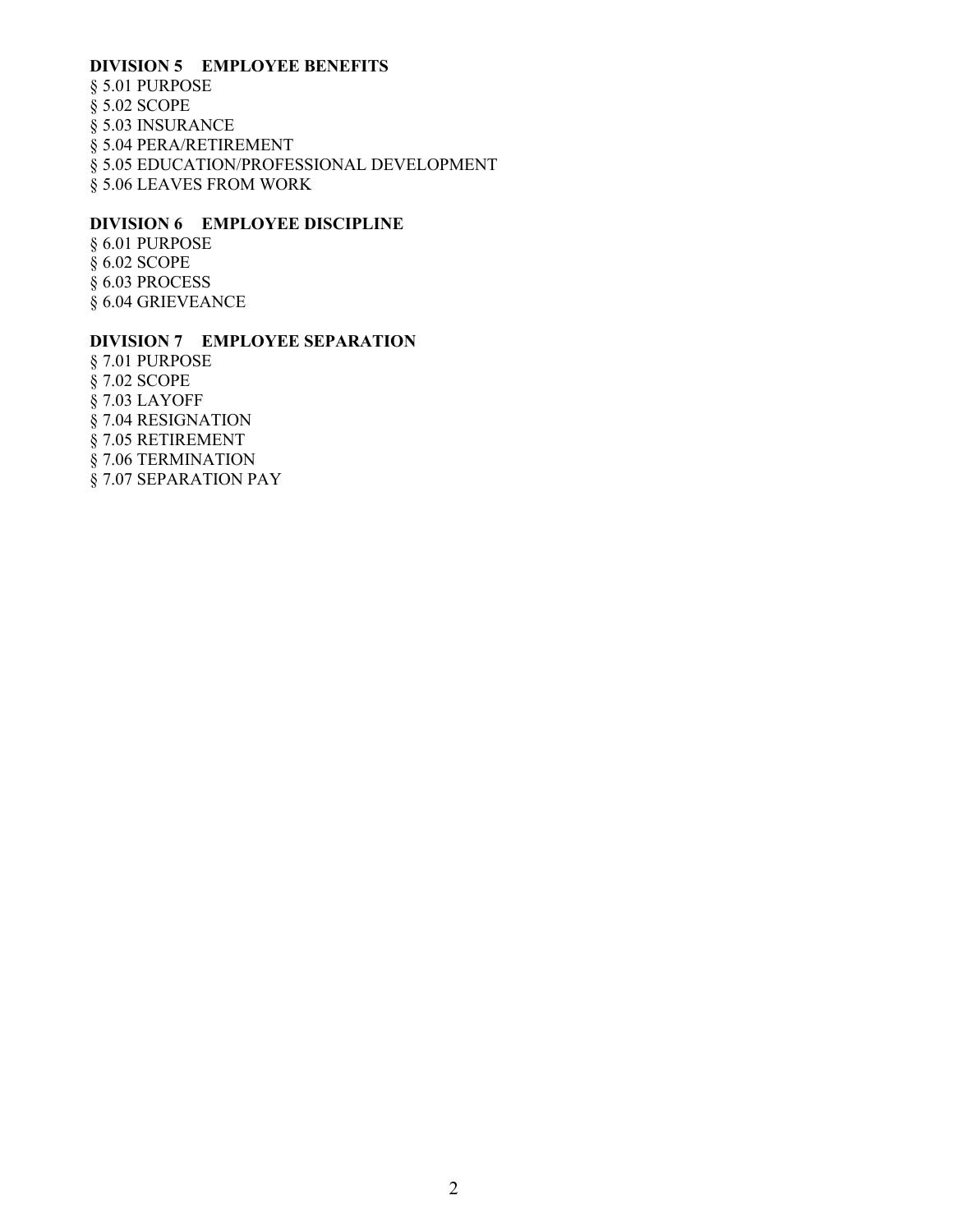# **DIVISION 1 INTRODUCTION**

# **§ 1.01 PURPOSE**

It is the purpose of this article to establish a uniform and equitable system of personnel administration for employees of the city, supplemented by adopted policies included within city personnel manuals, employee handbook, and standard operating procedures. The provisions do not establish terms and shall not be construed as contractual provisions. They are not intended to be all-inclusive or to encompass every situation that may arise. This article may be amended at any time at the sole discretion of the city and will supersede all previous personnel policies. Revisions and amendments shall become effective upon approval by the City Council. Except as otherwise prohibited by law, the city has the right to terminate any employee at any time for any or no reason. Employees may similarly terminate employment at any time for any reason.

# **§ 1.02 SCOPE**

This article shall apply to all employees of the city. Provisions of this policy may also apply to the following persons as specifically noted herein:

- 1. Elected officials
- 2. Members of the City Council, boards, commissions, and committees
- 3. Firefighters
- 4. Consultants and contractors
- 5. Library staff
- 6. Volunteers

If any provision of this article is in conflict with the terms, conditions, or provisions of a duly adopted union agreement pertaining to employees who are members of a duly organized union recognized by the city, the union agreement shall take precedence over the provisions of this article and prevail. The union agreement shall not, however, affect the remaining provisions of this article. Union employees are responsible for consulting their collective bargaining agreement for information regarding employment conditions.

Nothing in this article is intended to modify or supersede any applicable provision of state or federal law. Specific work rules, policies, and procedures deemed necessary by the supervisor and approved by the city administrator for the achievement of department objectives will be provided to the employee upon employment and such rules and enforcement will be explained to the employee by the immediate supervisor.

# **§ 1.03 DEFINITIONS**

For purposes of these policies, the following definitions will apply:

#### Authorized Hours

The number of hours an employee is hired to work. Actual hours worked during any given pay period may be different than authorized hours, depending on workload demands or other factors, and upon approval of the city administrator.

#### **Benefits**

Privileges granted to qualified employees in the form of insurance coverage, pension, insurance coverage, education/professional development, and paid leave.

#### Benefit Earning Employee

A full-time employee eligible for all city-provided benefits or a part-time employee who is eligible for certain city-provided benefits as defined herein.

Core Hours Regular hours that employees (exempt and non-exempt) are expected to work, established by department.

#### **Demotion**

The movement of an employee from one job class to another within the city, where the salary for the new position is lower than that of the employee's former position.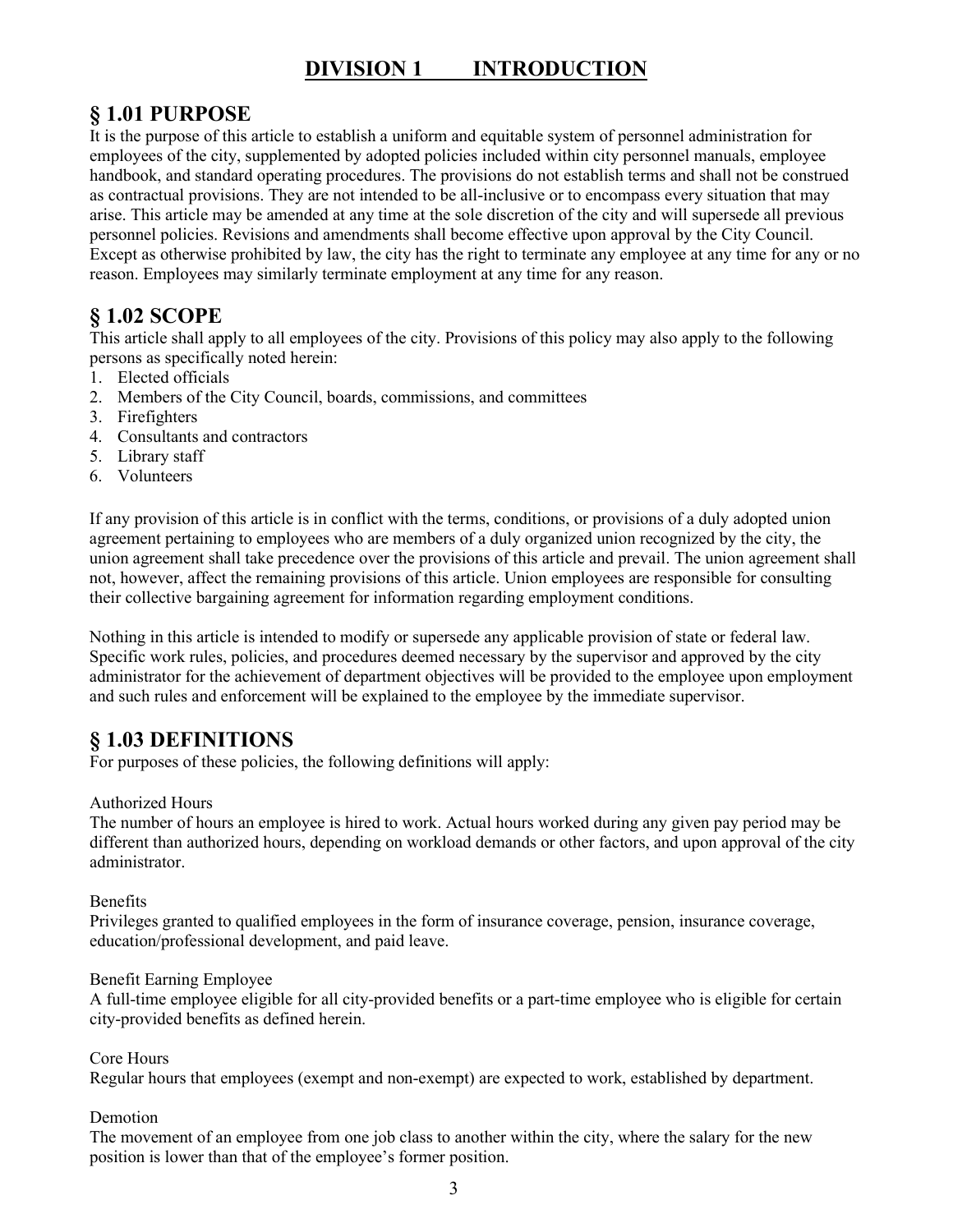#### Direct Deposit

As permitted by state law, all city employees are required to participate in direct deposit for payroll.

#### Employee

An individual who has successfully completed all stages of the selection process, including the training period and legally holds a position in city service.

#### Exempt Employee

An individual not covered by the overtime provisions of the federal or state Fair Labor Standards Act.

#### Federal Insurance Contributions Act (FICA)

FICA is the federal requirement that a certain amount be automatically withheld from employees' earnings.

#### Full-Time Employee

An employee who has completed the designated probationary period and is required to work 35 or more hours per week or the equivalent of 151 hours or more per month in a year-round, ongoing position. In accordance with federal health care reform laws and regulations, the city shall offer health insurance benefits to eligible fulltime employees and their dependents. All full-time employees are eligible for authorized expense reimbursement, benefits listed within DIVISION 5 – EMPLOYEE BENEFITS of this article, and separation pay pursuant to DIVISION 7 – EMPLOYEE SEPARATION of this article.

#### Non-Exempt Employee

An employee covered by the federal or state Fair Labor Standards Act. Such employees are normally eligible for overtime at 1.5 times their regular hourly wage for all hours worked over 40 in any given workweek. Nonexempt employees are not authorized to work remotely or work through lunch without prior approval from their supervisor.

#### Outside Employment

Employment of any kind engaged in by a city employee for which compensation is received from a source other than the city.

#### Part-Time Employee

An employee who works at least 20 hours, but less than 35 hours per week in a year-round, ongoing position, which may be eliminated at the discretion of the appointing authority. Part-time employees may be entitled to PERA benefits, provided the statutory eligibility requirements for PERA are met, authorized expense reimbursement, certain benefits listed within DIVISION 5 – EMPLOYEE BENEFITS and separation pay listed within DIVISION 7 – EMPLOYEE SEPARATION of this article.

#### Pay Period

A 14-day period beginning at 12:00 a.m. on Sunday through 11:59 p.m. on Saturday, 14 days later. All employees shall be paid on a biweekly basis. Elected officials and fire department employees are paid monthly.

#### Pay Plan

The assignment of job classes to a pay grade, identifying the minimum and maximum compensation for each grade by a salary rate step schedule (Step 1-8).

#### Pay Rate

An employee's hourly, monthly, or annual wage.

#### Public Employees Retirement Association ("PERA")

Statewide pension program in which all city employees meeting program requirements must participate in accordance with Minnesota law. The city and the employee each contribute to the employee's PERA retirement account.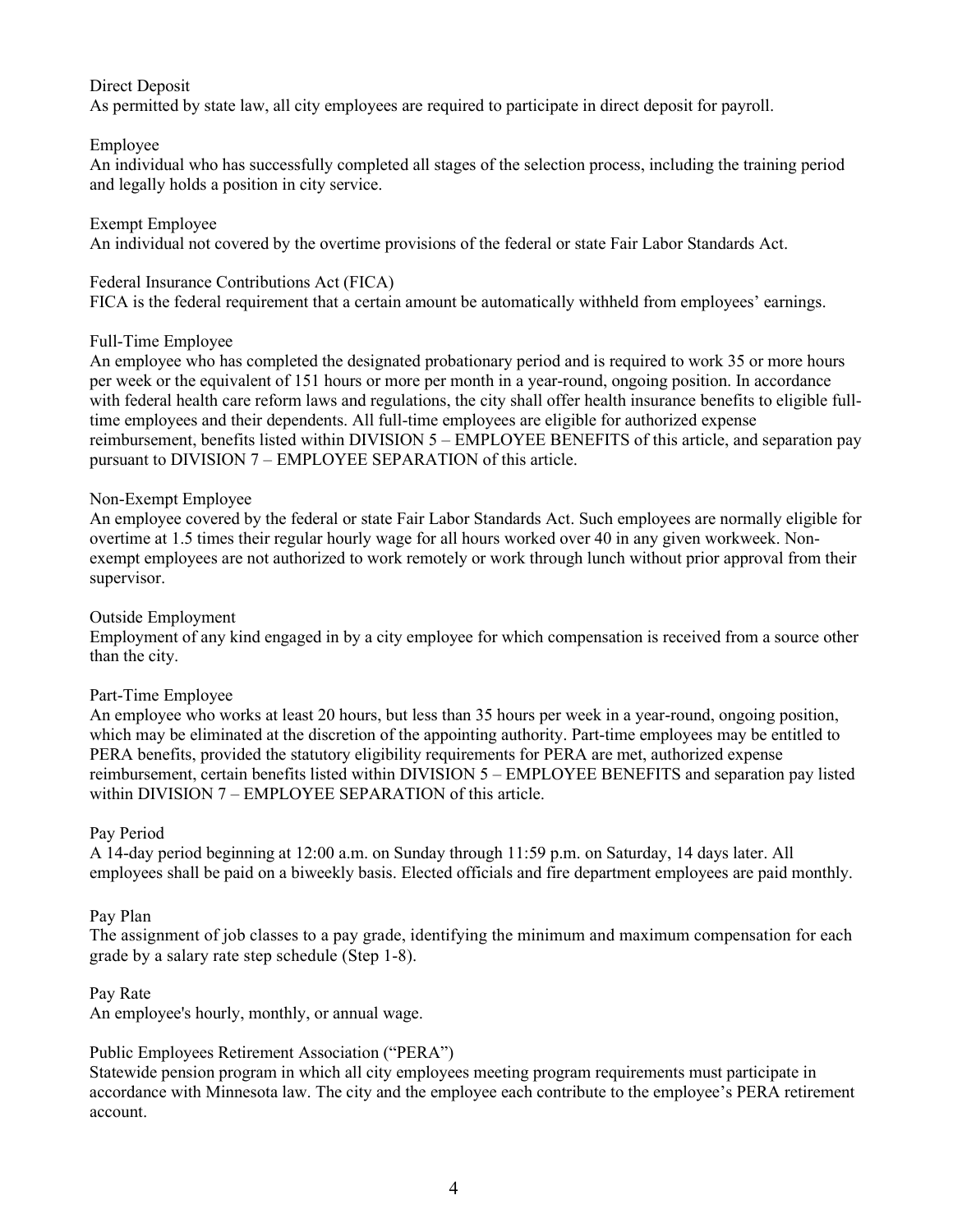#### Promotion

Movement of an employee from one job class to another within the city, where the salary for the new position is higher than the salary of the employee's former position.

#### Reclassification

Movement of a job from one classification to another because of a significant change in the position's duties and responsibilities.

#### Reinstatement

The reappointment of a former employee who resigned in good standing from city service.

#### Seasonal Employee

An individual hired for only part of the year (180 days or less) to conduct seasonal work. Seasonal employees may be assigned to work a full-time or part-time schedule. Seasonal employees do not earn benefits or service credit. Seasonal employees may be entitled to PERA benefits, provided the statutory requirements for PERA benefits are met, and are eligible for authorized expense reimbursement.

#### Separation

A complete separation of employment resulting from death, layoff, resignation, retirement, or termination of the employee.

Service Credit Time worked for the city, beginning on the first day worked.

# Suspension

The temporary removal of an employee from their designated position without pay.

#### Temporary Employee

An individual hired for a temporary position. Temporary jobs might have a defined start and end date or may be for the duration of a specific project. Temporary employees may be assigned to work a full-time or part-time schedule. Temporary employees do not earn benefits or service credit.

#### Training/Probationary Period

An initial period at the start of employment with the city (or at the beginning of a promotion, reassignment, or transfer) that is designated as a trial period for an employee to learn and demonstrate fitness for the position. This period shall consist of 12 months, unless covered by a collective bargaining agreement stating a different time frame. An employee may be disciplined at the sole discretion of the city administrator, up to and including termination during this period. An employee so disciplined, including termination, will not have any grievance rights. Time served in temporary, seasonal, volunteer, or interim positions are not considered part of the probationary period.

#### Transfer

Movement of an employee from one city position to another position of equivalent pay.

#### Weapons

Weapons are defined to include all legal or illegal firearms, switchblade knives, or any other object that has been modified to serve as a weapon or that has the primary purpose of serving as a weapon.

#### Workweek

A period of 7 consecutive 24-hour periods, beginning on Sunday through the following Saturday. With the approval of the city administrator, departments may establish a different workweek based on coverage and service delivery needs.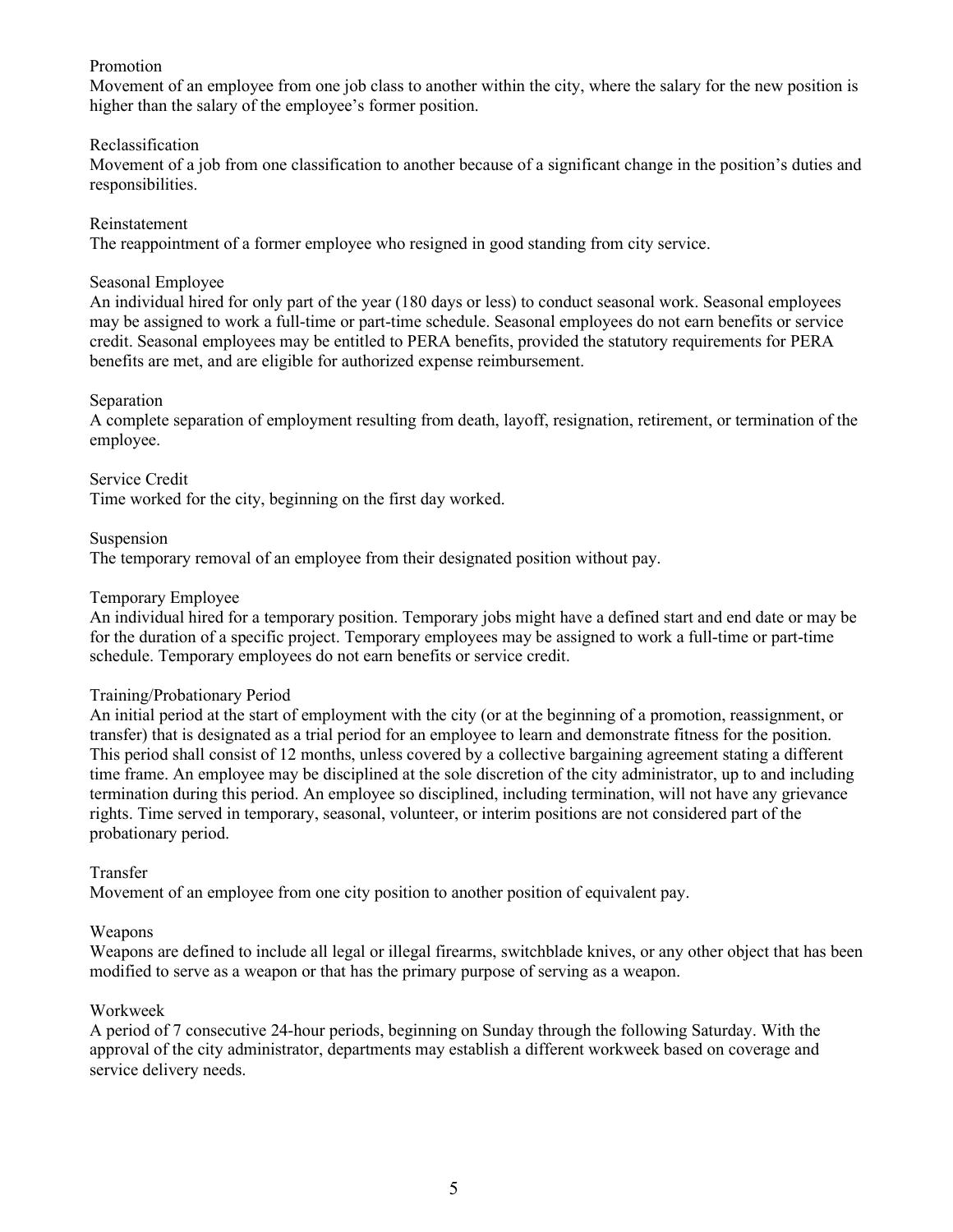# **DIVISION 2 EMPLOYEE RECRUITMENT AND SELECTION**

## **§ 2.01 PURPOSE**

The city is committed to providing equal opportunity in all areas of employment, including but not limited to recruitment, selection, promotion, transfer, demotion, layoff, discipline, termination, compensation, and training. The city will not discriminate against any employee or job applicant on the basis of race, color, creed, religion, national origin, ancestry, sex, sexual orientation, gender identity, gender expression, disability, age, marital status, genetic information, status with regard to public assistance, veteran status, familial status, or membership on a local human rights commission or lawful participation in the Minnesota Medical Cannabis Patient Registry.

## **§ 2.02 SCOPE**

The city administrator or designee will manage the hiring process for positions within the city. While the hiring process may be coordinated by staff, the City Council is responsible for the final hiring decision and must approve probationary full-time and part-time employees. All temporary and seasonal employees shall be appointed by the city administrator. All hires will be made according to merit and fitness related to the available position.

# **§ 2.03 RECRUITMENT**

The city administrator or designee will determine if a vacancy will be filled through an open recruitment or by promotion, transfer, or some other method. This determination will be made on a case-by-case basis. The majority of position vacancies will be filled through an open recruitment process. The city administrator or designee will determine appropriate methods to post and seek qualified applicants.

In addition to an application for employment, supplemental questionnaires may be required for certain positions. To be considered for a position, a candidate must complete and submit the required application materials by the posted application deadline. The application deadline may be extended at the city administrator's discretion. Position vacancies may be filled on an "acting" or "interim" basis, as needed and approved by the City Council. Pay rate adjustments, if any, will be determined by the City Council.

# **§ 2.04 SELECTION**

The selection process for hiring regular full-time and part-time employees will be a cooperative effort between the city administrator or designee and appropriate supervisor, subject to final approval of the City Council. Any, all, or none of the candidates may be evaluated for qualifications. The city has the right to make the final hiring decision based on qualifications, abilities, experience, and need.

The process for hiring seasonal and temporary employees may be delegated to the appropriate supervisor, subject to approval and appointment by the city administrator. Except where prohibited by law, any seasonal or temporary employee may be terminated by the employee's supervisor at any time, subject to approval by the city administrator.

## **Qualification Evaluation**

Applicant qualifications will be evaluated in one or more of the following ways, including training and experience rating, written test, oral test or interview, performance or demonstrative test, physical agility test, other appropriate job-related exam, or any combination thereof. Internal recruitments will be open to any city employee who has successfully completed the initial training/probationary period, meets the minimum qualifications for the vacant position, and currently is and for the past year has been in good standing with the city. The city administrator will establish minimum qualifications for each position with input from the appropriate supervisor. To be eligible to participate in the selection process, a candidate must meet the minimum qualifications.

## **Background Check**

All individuals who receive a conditional employment offer from the city will be subject to a background check in order to confirm application information and assist in determining suitability for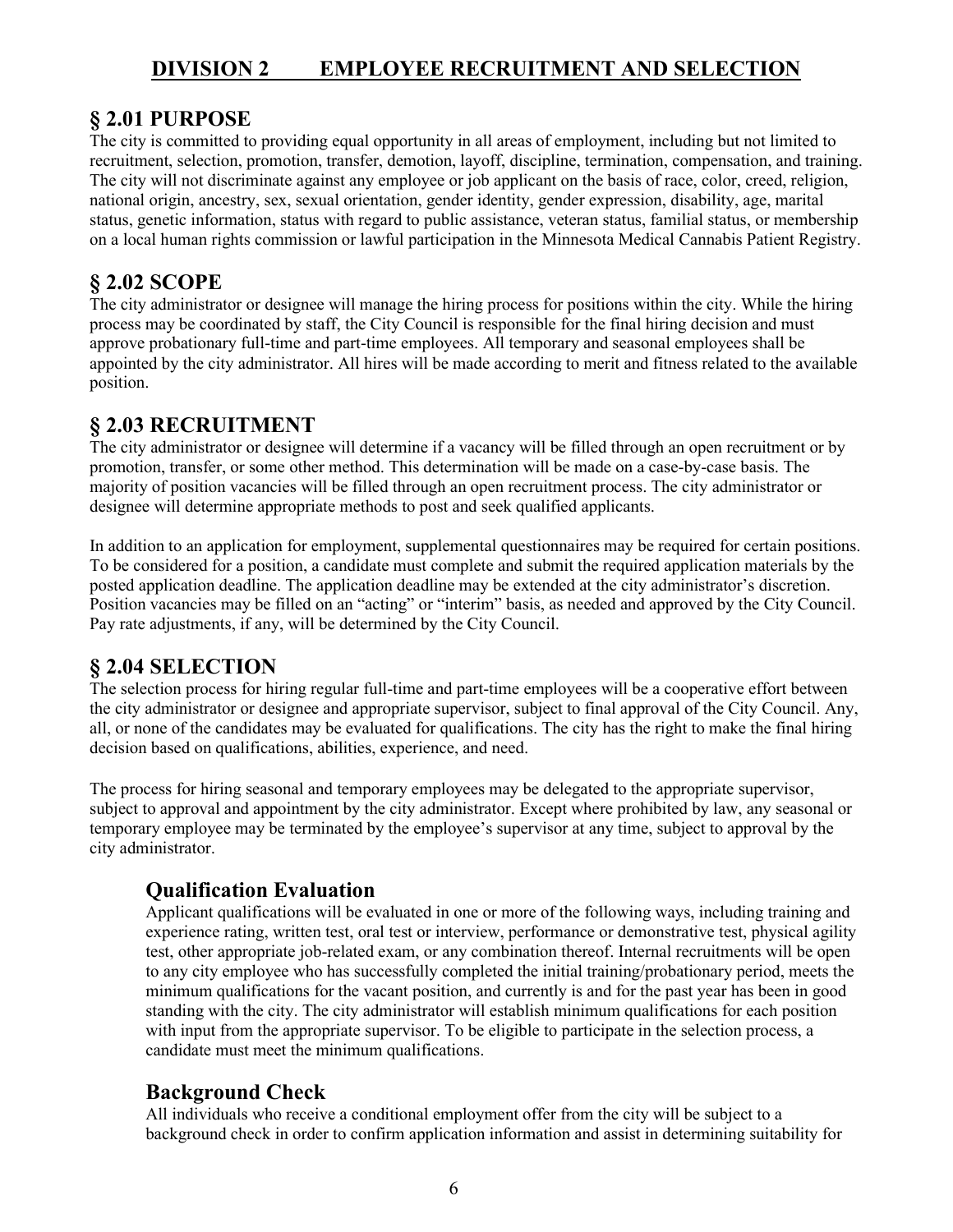the position. Except where already defined by state law, the city administrator will determine the level of background check to be conducted based on the position being filled.

#### **Pre-Employment Examination**

Any individual selected for employment may be subject to completing a pre-employment drug screen and may be subject to a medical examination and/or psychological evaluation to determine fitness to perform the essential functions of any city position. A mandatory psychological evaluation will be required for any individual selected for employment by the police department. An offer of employment is contingent upon successful completion of the drug screen and any other required exam. Information obtained from the screen or exam will be treated as confidential medical records.

Drug screen and medical/psychological exams will be conducted by a licensed physician designated by the city. All expenses incurred for exams shall be borne by the city. The physician will notify the city administrator or designee whether the individual is medically able to perform the essential functions of the job, with or without accommodations, and whether the individual passed a drug test, if applicable. If the individual requires accommodation to perform one or more of the essential functions of the job, the city administrator or designee will confer with the physician and individual regarding reasonable and acceptable accommodations. If rejected for employment based on the results of the medical exam, a notification of this determination will be provided to the individual.

### **Training/Probationary Period**

A 12 month training/probationary period is regarded as an integral part of the selection process for the purpose of closely observing the employee's work and for training the employee in work expectations. A 12 month training/probationary period is required for new hires, transfers, promotions, and rehires for all full-time and part-time positions. Time served in temporary, seasonal, volunteer, or interim positions are not considered part of the probationary period.

At any time during the training/probationary period, an employee may be disciplined, transferred, or terminated for unsatisfactory performance by the city administrator. An employee so disciplined, including termination, will not have any grievance rights. An extension of the initial 12 month training/probationary period may be granted by the city administrator if an employee performance is found to be marginal during the initial period, to permit the employee to further develop satisfactory job performance.

Supervisors shall evaluate the performance and record of a probationary employee 6 weeks prior to completion of the period. Upon determination of satisfactory performance, the city administrator may designate the employee to a regular position.

If an emergency arises during an employee's probationary period which requires a leave of absence, such time off, if granted, will not be considered as time worked, and the training/probationary period will be extended by the length of time taken.

### **§ 2.05 JOB DESCRIPTION**

A job description shall be prepared and maintained for each position of employment. Each job description shall include a position title, department, supervisor title, FLSA status (exempt or non-exempt), primary objective of the position, essential functions of the position, minimum requirements, desirable training and experience, supervisory responsibilities (if any), and extent of supervisory direction or guidance provided to position. A job description may also describe the benefits offered and potential career path opportunities as a means to entice a qualified pool of applicants. Good attendance and compliance with work rules and policies are essential functions of all city positions.

Prior to posting a vacant position, the existing job description shall be reviewed by the city administrator or designee and the hiring supervisor to ensure it is an accurate reflection of the position and the stated job qualifications do not present artificial barriers to employment. Any revisions to a job description must be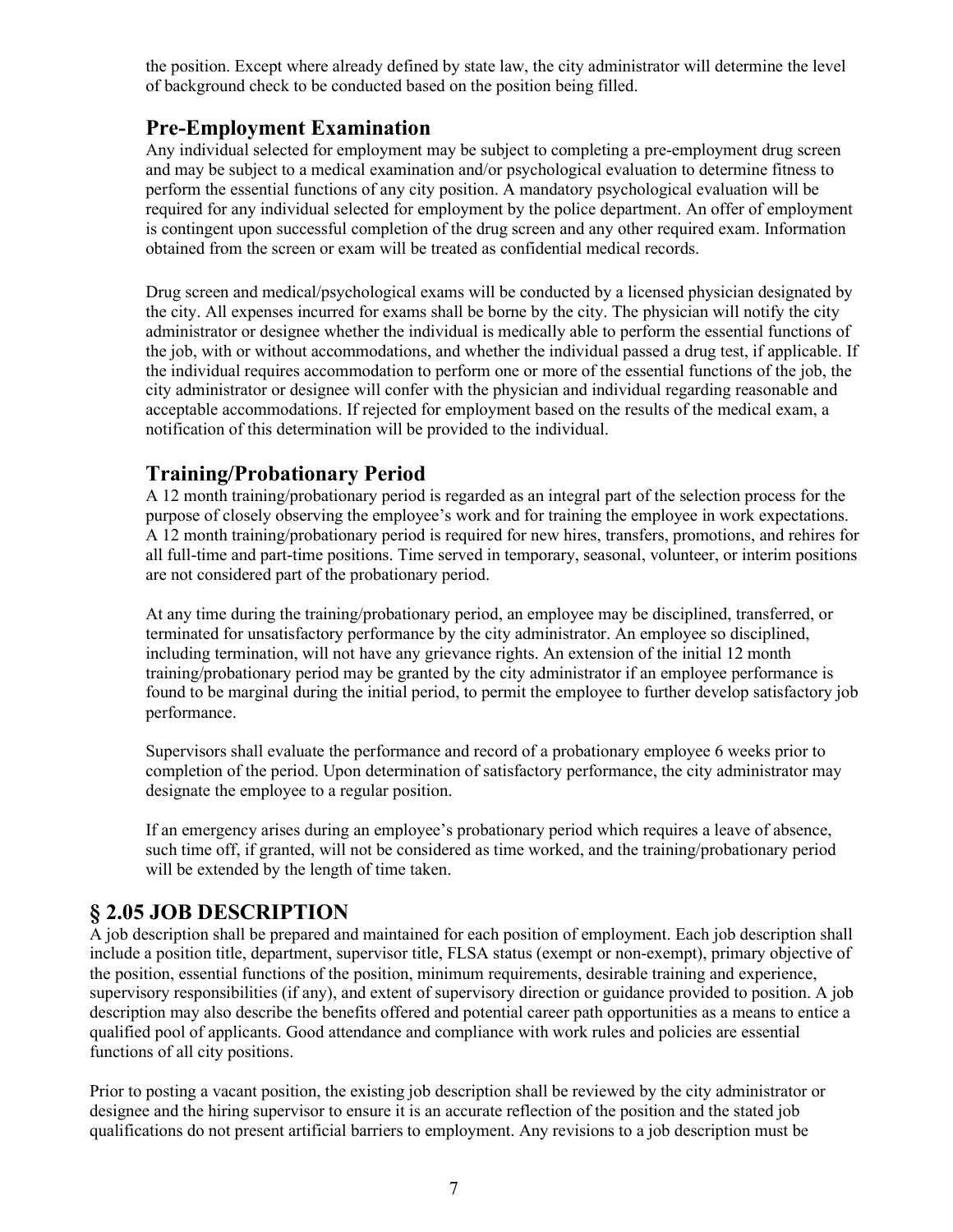approved by the city administrator. Job descriptions for new positions will be developed as needed, prior to the position being filled. A current job description shall be provided to an individual upon employment.

#### **Work Assignment/Schedule**

Assignment of work duties and scheduling work is the responsibility of an employee's supervisor, subject to the approval of the city administrator. Supervisors may require their employees to work overtime in situations where it is required in order to ensure the orderly and efficient operation of the government. Supervisors may adjust an employee's daily work schedule to accommodate certain workload conditions.

City facilities will generally be open during adverse weather. Due to individual circumstances, each employee will have to evaluate the weather and road conditions in deciding to report to work (or leave early), subject to approval by the employee's supervisor. Employees not reporting to work for reasons of personal safety will be allowed to use accrued vacation time or compensatory time, or, with supervisor approval, may modify the work schedule or make other reasonable schedule adjustments. Sworn police officers, public works maintenance employees, and customer service-oriented employees (i.e., those employees whose job descriptions require regular interaction with customers and residents) will generally be required to report to work regardless of conditions. Decisions to cancel city programs (special events, recreation activities, etc.) or close city facilities will be subject to approval by the city administrator.

#### **Hours**

Employee work schedules and opportunities to work remotely will be established by the employee's supervisor with the approval of the city administrator. All shifts for seasonal and temporary positions, including traded or added shifts, must be pre-approved by a supervisor. Working a shift without prior approval may result in discipline, up to and including termination of employment. Departments may establish core work hours for employees (exempt and non-exempt), to ensure availability and accountability to the public and co-workers unless away from the work site for a work-related activity or on approved leave.

### **Meal Breaks/Rest Periods**

A paid 15 minute break is allowed within each 4 consecutive hours of work. An unpaid 30 minute lunch period is provided when an employee works 8 or more consecutive hours. Employees are expected to use these breaks as intended and will not be permitted to adjust work start time, end time, or lunch time by saving these breaks. Departments with unique job or coverage requirements may have additional rules, issued by the supervisor and subject to approval of the city administrator, on the use of meal breaks and rest periods.

### **§ 2.06 PERFORMANCE EVALUATION**

An objective performance review system shall be established by the city administrator or designee for the purpose of periodically evaluating the performance of city employees. The quality of an employee's past performance will be considered in personnel decisions such as promotions, transfers, demotions, terminations and, where applicable, salary adjustments. Performance reviews for all full-time and part-time employees are to be scheduled and completed by the supervisor on an annual basis, or if deemed necessary on a more frequent basis. An employee's salary increase may be withheld or the salary may be decreased due to performance deficiencies identified as part of the employee's performance evaluation.

A condition of employment is the ability to perform the duties of the position satisfactorily. Every employee shall demonstrate physical, mental, and emotional fitness to perform the essential functions of the job. For certain positions, the city may require an annual physical or psychological examination to ensure the employee remains capable of physically and mentally performing all job functions. All expenses incurred for any such exams shall be borne by the city.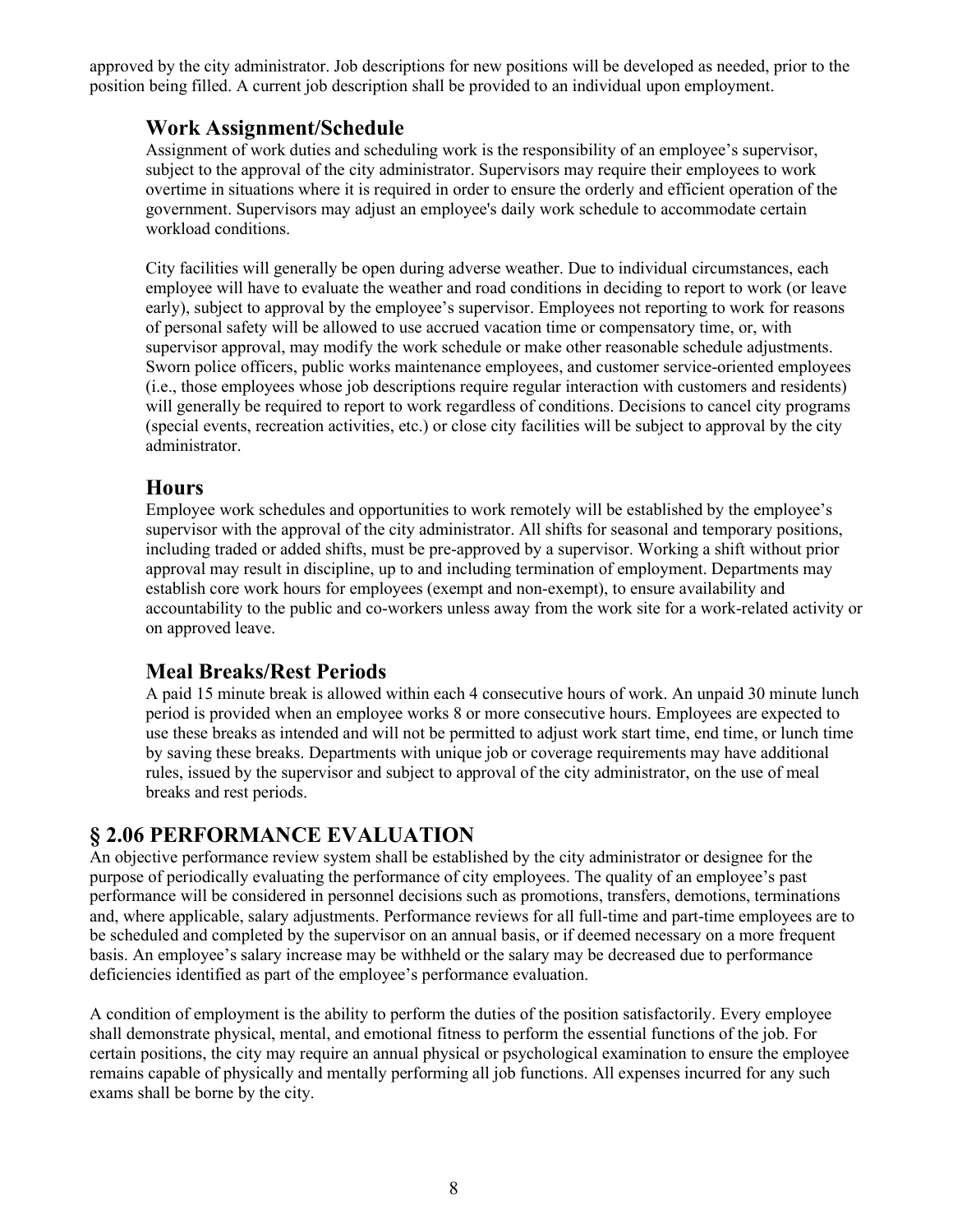# **DIVISION 3 EMPLOYEE WORK RULES AND CODE OF CONDUCT**

## **§ 3.01 PURPOSE**

The city is committed to providing the highest quality and best value services. The willingness and responsibility of employees to build a work environment based on elements of honesty, trust, support, and integrity demonstrates this commitment to service, to promote and achieve public trust.

# **§ 3.02 SCOPE**

In accepting city employment, employees become representatives of the city and are responsible for exhibiting conduct that is ethical, courteous, professional, and responsive, to city residents and employees. Employees must adhere to this article and established policies, rules, procedures, and job requirements at all times. Employees shall not use their official position for personal gain, engage in any business or transaction or have a financial interest, direct or indirect, which is in conflict with the proper performance of their official duties. The failure of an employee to comply with any provision of this division may result in discipline, up to and including termination.

# **§ 3.03 GENERAL PRINCIPLES**

The following principles are centered on the importance of public service, professionalism, and trust, and shall be adhered to, to assure the expectation of quality outcomes and productive work environment:

- Exemplify and maintain the highest standards of behavior.
- Foster an atmosphere of collegiality, apply a team approach at work, helping others when needed, recognizing others for a job well done, and be open to doing things in a different way.
- Demonstrate respect by welcoming the ideas of others, encouraging the use and development of skills, and being truthful in all communications.
- Exhibit professionalism by refraining from negative, rude, or disparaging comments about the city, its officials and staff, residents and customers while in the workplace or on social media.
- Reinforce values and ensure the elements of a great work environment are maintained through open communication, idea sharing, and participation.
- Demonstrate consistency by accepting responsibility and upholding commitments.
- Show integrity by assuming accountability for actions and responsibility for mistakes, and taking appropriate action to correct fault.
- Communicate honestly and thoughtfully, respecting the organization's chain of command; refrain from engaging the public, City Council, or staff in matters of sensitive or confidential information unless such exchanging of information is necessary to carry out job duties*.*

## **§ 3.04 SAFETY**

The health and safety of each employee of the city and the prevention of occupational injuries and illnesses are of primary importance to the city. To the greatest degree possible, the city will maintain an environment free from unnecessary hazards. The city has established safety policies and procedures for each department, which are found in applicable city safety manuals. Adherence to these policies is the responsibility of each employee. Overall administration of the city's safety policies is the responsibility of each supervisor.

Where safety equipment is required by federal, state, or local rules and regulations, it is a condition of employment that such equipment be worn by the employee. Both Minnesota workers' compensation laws and the state and federal Occupational Safety and Health Acts require that all on the job injuries and illnesses be reported as soon as possible by the employee, or on behalf of the injured or ill employee, to his/her supervisor. The employee's immediate supervisor is required to complete a First Report of Injury and any other forms that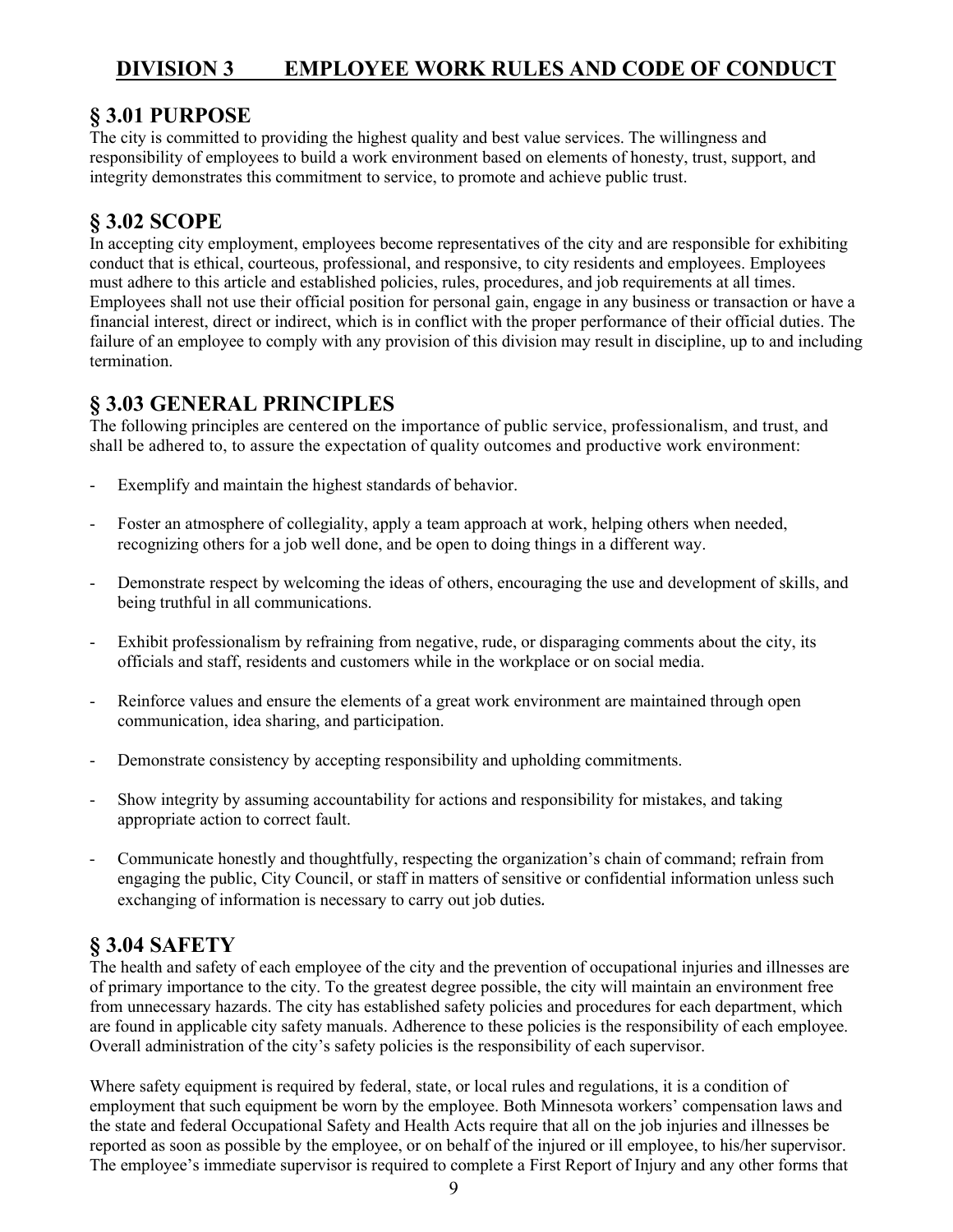may be necessary related to an injury or illness on the job. Supervisors are authorized to immediately dismiss an employee from a shift when the employee's behavior violates the city's personnel policies, department policies, or creates a potential health or safety issue for the employee or others. The failure of an employee to observe the city's safety policies is cause for discipline.

# **§ 3.05 CITY PROPERTY**

Employees with authorized possession of keys, tools, phones, pagers, computers, credit cards, or other cityowned equipment are responsible for the safekeeping and care of all such equipment. All such equipment must be turned in and accounted for by any employee leaving employment with the city in order to separate from employment in good standing. The failure of an employee to comply with the city's use of city property and resources policies articulated herein is cause for discipline, up to and including termination.

## **Technology Resources**

Employees are responsible for protecting the security and integrity of the city's electronic communication and information systems through appropriate and safe use of technology resources. Computers and related equipment or devices used by employees are the property of the city. Use of city equipment by individuals other than a city employee is strictly prohibited.

In general, the city will provide hardware and software required for an employee to perform job duties. Employees shall not connect personal peripheral tools or equipment (printers, digital cameras, disks, USB drives, or flash cards) to city systems. Requests for new or different equipment should be made to a supervisor. Employees are responsible for the proper care and security of city equipment.

Reasonable, incidental personal use of city equipment, technology, and software (word processing, spreadsheets, email, internet, etc.) is allowed, but should never preempt or interfere with work, be used inappropriately, or be used for personal business interests, for-profit ventures, political activities, or other uses deemed to be inconsistent with city activities. The city reserves the right to inspect, without notice, all data, emails, files, settings, or any other aspect of a city computer or related system, including personal information created or maintained by an employee. The city may, without notice, remove any personal files, unauthorized programs, software, media, equipment, downloads, or other resources found on the network, computers, or other devices. Employees have no expectation of privacy in information transmitted, saved, downloaded, created, or viewed on a city computer or network.

All electronic files must be stored on identified network drives and folder locations. The city does not support files stored on a local computer hard drive, and holds no responsibility for recovery of lost files. City electronic files created by an employee on a personal device must be transferred to and stored in designated locations on the city's network.

Emails may be considered public data for both e-discovery and information requests and may not be protected by privacy laws. Transmittal of correspondence on confidential, legal, personnel, or medical matters by email or other information that is not appropriate for consumption by the general public or media is prohibited. Employees may use personal devices to read or compose email or other city data, but acknowledge these devices could be searched during an e-discovery or a court-ordered scenario.

### **Phones**

Personal calls and text messages during the workday are to be conducted only when necessary (e.g., family or medical emergency), unless on a rest period or meal break. They are not to interfere with city work and are to be completed as quickly as possible. Any personal long-distance call costs will be paid for by the employee.

City-issued cellular phones are intended for the use of an employee in the conduct of work for the city. Supervisors are responsible for phones assigned to employees and will exercise discretion in their use. Nothing will limit supervisor discretion to allow reasonable and prudent personal use of such phones or equipment provided that use in no way limits the conduct of work of the employee or other employees and no personal profit is gained, or outside employment is served.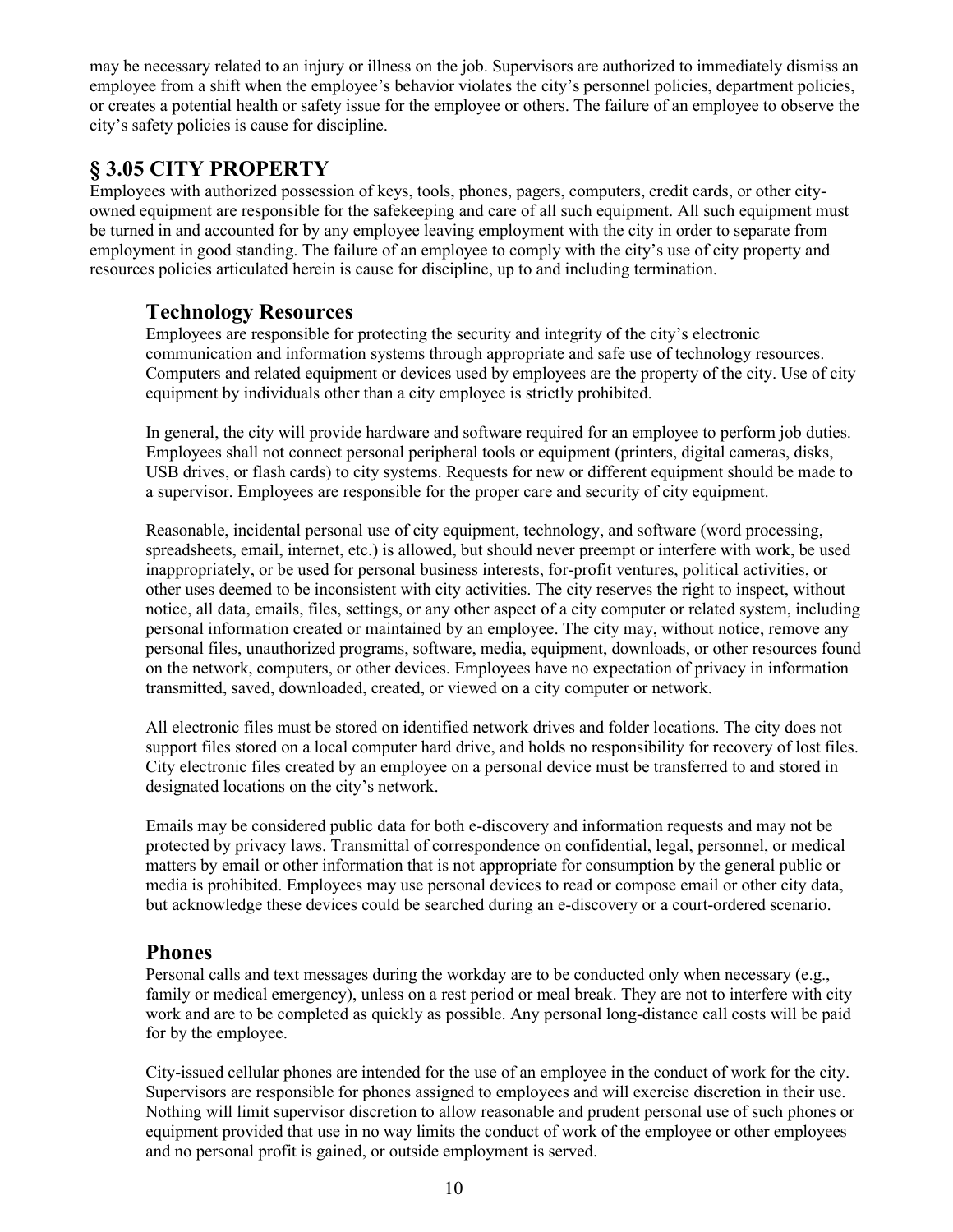Employees are expected to follow applicable local, state, and federal laws and regulations regarding the use of cellular phones at all times. Employees whose positions include regular or occasional driving must refrain from reading/sending text messages, emailing, video calling, scrolling/typing, accessing a webpage, or using non-navigation applications while driving. Regardless of the circumstances and in accordance with Minnesota law, employees are required to use hands-free operations or stop the vehicle before placing or accepting a call. Hands-free equipment will be provided with city-issued phones to facilitate the provisions of this policy. Employees charged with traffic violations resulting from the use of a phone while driving will be solely responsible for all liabilities that result from such actions. Employees who abuse or misuse a phone may be subject to disciplinary action.

Employees will not be reimbursed for business-related calls without prior authorization from a supervisor. Supervisors may also prohibit employees from possessing a personal cell phone during working hours if it interferes with the performance of job duties.

Information and data stored on a city-issued cell phone or a personal cell phone or device used for city related business is subject to the Minnesota Government Data Practices Act and may be public data. The city reserves the right to inspect, without notice, all data, emails, text messages, files, settings, or any other aspect of a city-issued cell phone or related system, including personal information created or maintained by an employee. The city may, without notice, remove any personal files, unauthorized programs, software, media, equipment, downloads, or other resources found on a city-issued cell phone. Employees have no expectation of privacy in information transmitted, saved, created, downloaded, or viewed on a city-issued cell phone.

### **Vehicles**

The city expects all employees to drive safely and legally while on duty or conducting city business and to maintain a good driving record. This policy applies to employees driving a vehicle on city business, whether driving a city-owned vehicle or their own personal vehicle. The city will examine employee driving records annually to determine compliance. Employees with a restricted or revoked driver's license are required to notify an immediate supervisor on the first work day after any temporary, pending, or permanent action is taken on their license and to keep the supervisor informed of any changes thereafter. The city will determine appropriate action on a case-by-case basis.

### **Credit Cards**

The city has adopted a credit card use policy. Any employee issued a city credit card must acknowledge their review and receipt of the city's credit card policy and comply with its terms in making purchases. Failure to observe the city's credit card policy may result in discipline up to and including termination.

## **§ 3.06 DRUGS/ALCOHOL/TOBACCO**

It is the city's intent and obligation to provide a drug-free, safe and secure work environment. In accordance with federal law, employees are required to report to work in appropriate mental and physical condition. The unlawful manufacture, distribution, possession, or use of a controlled substance on city property or while conducting city business is absolutely prohibited. Employees must report any conviction under a criminal drug statute for violations occurring on or off work premises while conducting city business. A report of the conviction must be made within 5 days after the conviction as required by the Drug-Free Workplace Act of 1988. Violations of this policy will result in disciplinary action, up to and including termination, and may have legal consequences.

The city observes and supports the Minnesota Clean Indoor Air Act. All city buildings and vehicles shall be designated as tobacco free, meaning that use in any form is prohibited. Eligible employees by law are allowed to use tobacco while on a relief period or meal break only in areas designated for that purpose.

## **§ 3.07 WEAPONS**

Possession or use of a dangerous weapon is prohibited on city property, in a city vehicle or personal vehicle, which is being used for city business. This includes employees with valid permits to carry firearms. Exceptions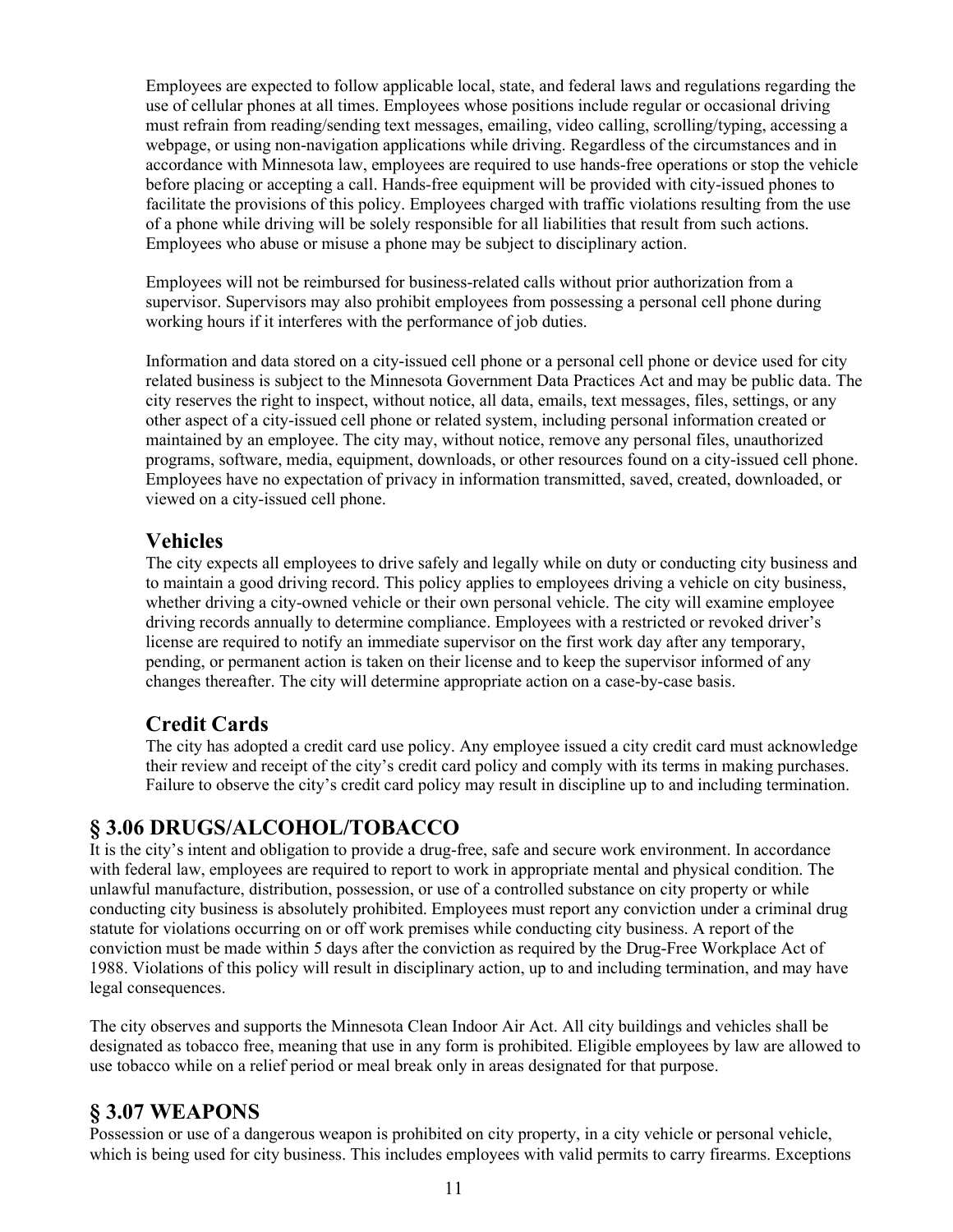to the dangerous weapons prohibition include employees with a valid permit legally in possession of a firearm that is secured in an attended personal vehicle or concealed from view in a locked unattended personal vehicle while employee is on city duty, employees requiring possession of a weapon/firearm for city duty, or individuals showing or transferring a weapon/firearm to police as part of an investigation.

# **§ 3.08 GENDER-SEGREGATED FACILITIES**

With respect to all restrooms, locker rooms or changing facilities, employees will have access to facilities that correspond to their affirmed gender identity, regardless of their sex at birth. The city maintains separate restroom and/or changing facilities for male and female employees and allows employees to access them based on their gender identity.

In any gender‐segregated facility, any employee who is uncomfortable using a shared facility, regardless of the reason, will, upon the employee's request, be provided with an appropriate alternative. This may include, for example, addition of a privacy partition or curtain, provision to use a nearby private restroom or office, or a separate changing schedule. However, the city will not require a transgender or gender diverse employee to use a separate, nonintegrated space, unless requested by the transgender or gender diverse employee, because it may publicly identify or marginalize the employee as transgender. Under no circumstances may employees be required to use sex‐segregated facilities that are inconsistent with their gender identity.

## **§ 3.09 EMPLOYEE CONDUCT**

The provisions of this section apply to all city employees, city elected and appointed officials, firefighters, and library staff.

#### **Attendance/Absence**

The operations and standards of service for the city require that employees be at work unless valid reasons warrant absence, or an employee has a position that has been approved to work remotely. Employees who are going to be absent from work are required to notify their supervisor as soon as possible in advance of the absence. In the event of an unexpected absence, employees should notify their supervisor prior to the start time of the normal work day. The city may waive this requirement if extenuating circumstances warrant.

#### **Appearance**

Employees are expected to dress appropriate to the nature of their position and present a positive, professional image to the public in their appearance. Employees in certain departments must wear uniforms or dress suitably to perform job specific duties in varying conditions. Clothing, jewelry, or other items that could present a safety hazard are not acceptable in the workplace. At the discretion of management, employees reporting to work dressed in inappropriate attire may be asked to change clothing. Employees may dress in accordance with their gender identity, within the constraints of the dress codes adopted by the city. The city shall not enforce the city's dress code more strictly against transgender and gender diverse employees than other employees.

### **Disrespectful Behavior**

The following behaviors are unacceptable and therefore prohibited, even if not unlawful in and of themselves. Although the standard for how employees treat each other and the general public will be the same throughout the city, there may be differences between work groups about what is appropriate in other circumstances unique to a work group. If an employee is unsure whether a particular behavior is appropriate, the employee should request clarification from their supervisor or the city administrator. Violations of this policy may result in discipline, including termination.

- **Violent behavior***:* including the use of physical force, threats, bullying, harassment, or intimidation.
- **Discriminatory behavior**: including intentional, inappropriate or unwelcome remarks or conduct related to a person's race, color, creed, religion, national origin, disability, sex, pregnancy, genderbiased statements, such as stereotypes about women or men, marital status, age, sexual orientation, gender identity, or gender expression, familial status, or status with regard to public assistance.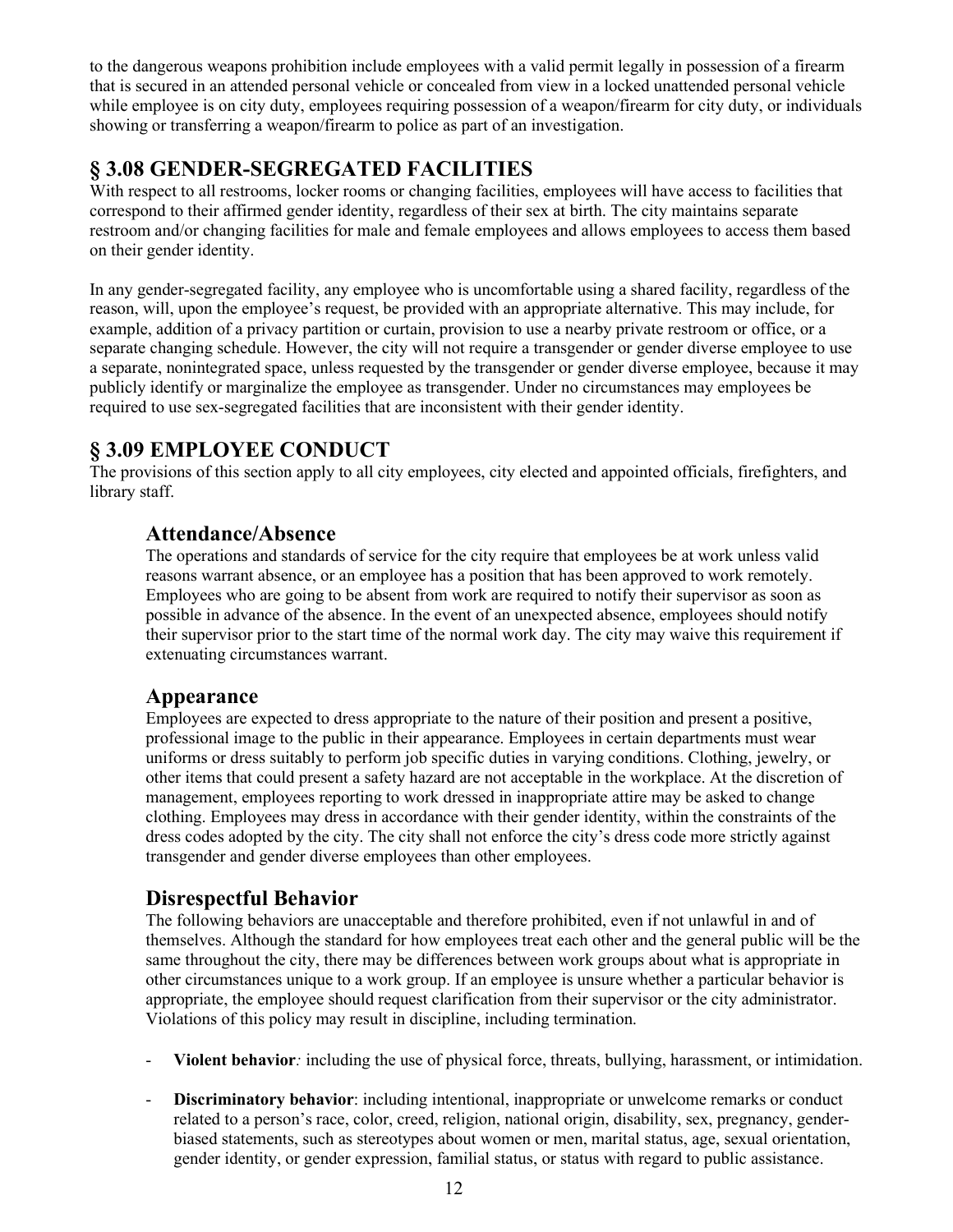- **Offensive behavior:** including such actions as rudeness, angry outbursts, inappropriate humor, vulgar obscenities, name calling, disparaging language, or any other behavior regarded as offensive to a reasonable person based upon violent or discriminatory behavior as listed above. It is not possible to anticipate in this policy every example of offensive behavior. Accordingly, employees are encouraged to discuss with their fellow employees and supervisor what is regarded as offensive, taking into account the sensibilities of employees and the possibility of public reaction.
- **Sexual harassment:** including intentional verbal, physical, written, or visual conduct that is unwelcome, intimidating, or offensive, directed from one individual toward another individual, involving sexual overtones, advances, or demands for favors. Such conduct is a violation of Title VII. of the Civil Rights Act of 1964, the Minnesota Human Rights Act, and other related employment laws. In keeping with this commitment, the city maintains a strict policy prohibiting sexual harassment.

If an employee witnesses or encounters disrespectful behavior, it should be reported to a supervisor or the city administrator. If an employee is subject to verbal abuse by a customer or member of the public, there is a concern about the possibility of violence, or an employee feels threatened, discretion shall be used to call 911. In the case of sexual harassment or discriminatory behavior, a supervisor must report the allegations promptly to the city administrator, to determine whether an investigation is warranted.

When a supervisor is perceived to be the cause of disrespectful behavior, a report shall be made to the city administrator to address the matter and determine appropriate discipline. If the city administrator is perceived to be the cause of disrespectful behavior, a report shall be made to the city attorney to confer with the City Council on appropriate investigation and action. If a member of the City Council or other city board or commission is perceived to be the cause of disrespectful behavior involving city personnel, a report shall be made to the city administrator to confer with the city attorney on investigation and action. Pending completion of an investigation, the city administrator may use discretion to take appropriate action to protect the alleged victim, other employees, or citizens.

An individual that witnesses or reports disrespectful behavior will not be guaranteed anonymity from the alleged offender. If disciplinary action results from an investigation, such action will become a part of the employee personnel file. An individual that witnesses or reports disrespectful behavior, participates in an investigation, or takes any other actions protected under federal or state employment discrimination laws will not be subject to retaliation. Retaliation includes, but is not limited to, any form of discrimination, intimidation, reprisal, or harassment.

### **§ 3.10 COMMUNICATION**

City representatives share in the responsibility of earning and preserving the public's trust and assuring that city functions will be carried out faithfully and impartially and without regard to age, race, sex/gender, religion, national origin, disability, sexual orientation, marital status, familial status, veteran status, or other protected categories. Employees are expected to be professional, fair, courteous, and respectful to supervisors, co-workers, citizens, customers, and other persons associated with the city in all communications, which includes any verbal and/or written correspondence and forms of social media.

Employees shall not share any private, non-public, or confidential information accessible as a result of city employment with the public. City resources, working time, or official city positions shall not be used for personal profit or business interests, or to participate in personal political activity. Personal communications made on a matter of public concern must not disrupt the efficiency of the city's operation, have a negative impact on morale, or undermine any city department's ability to effectively serve the public. Conduct viewed as malicious, obscene, threatening or intimidating, disparaging, or constituted as harassment or bullying will not be tolerated.

## **Data Practices Advisory**

Employee records are maintained in a location designated by the city administrator. Personnel data is retained in personnel files, finance files, and benefit/medical files. Information is used to administer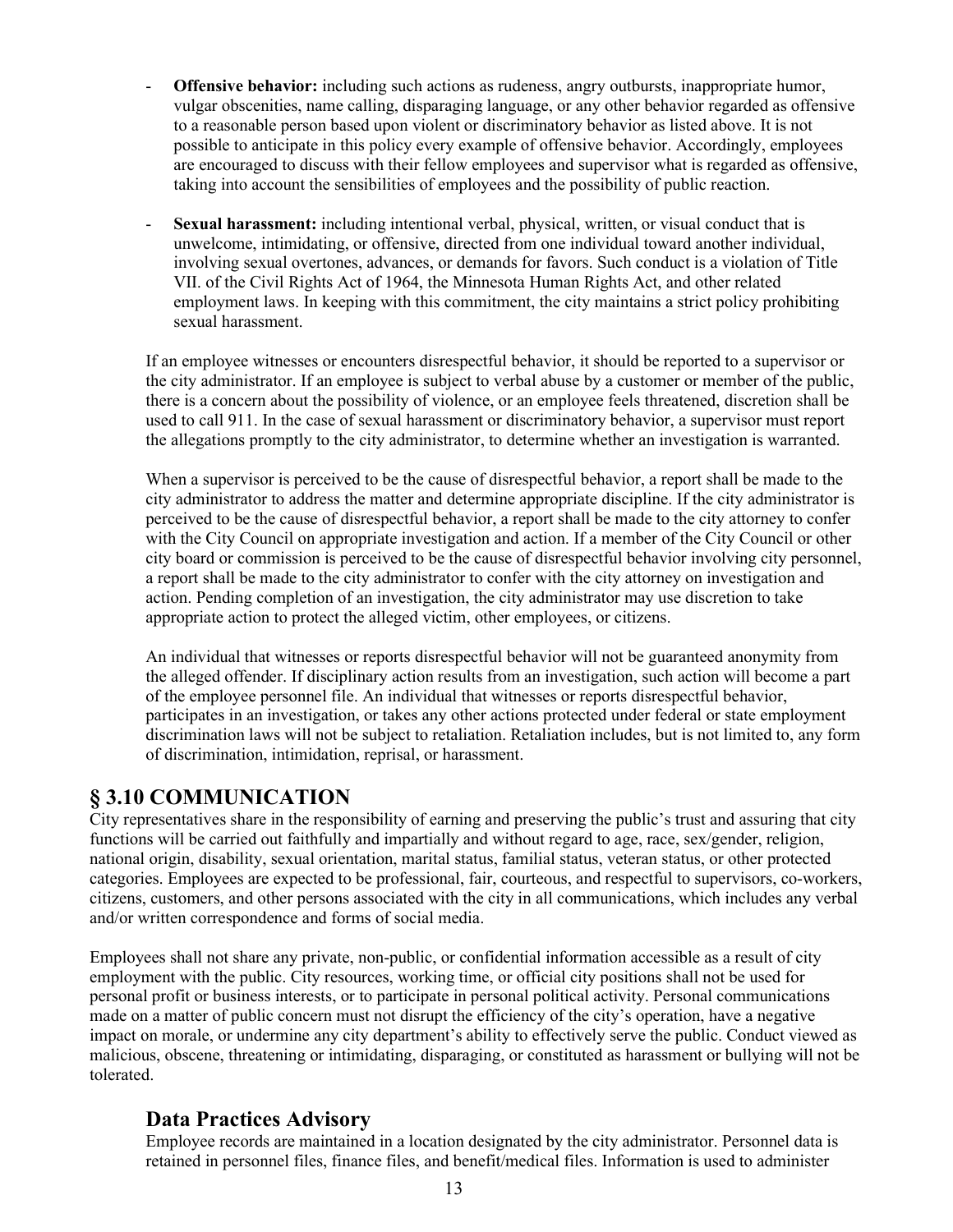employee salary and benefit programs, process payroll, complete state and federal reports, document employee performance, etc. Employees have the right to know what data is retained, where it is kept, and how it is used. All employee data will be received, retained, and disseminated according to the Minnesota Government Data Practices Act.

## **Data/Media Requests**

All city employees have a responsibility to help communicate accurate and timely information to the public in a professional manner. Requests for private data or information outside of the scope of an individual's job duties should be routed to the designated responsible authority for the city under the Minnesota Government Data Practices Act. Any employee who identifies a mistake in reporting should bring the error to the city administrator or other appropriate staff. Regardless of whether the communication is in the employee's official city role or in a personal capacity, employees must comply with all laws related to trademark, copyright, software use, etc.

Except for routine events and basic information readily available to the public, all requests for interviews or information from the media are to be routed through the city administrator. No city employee is authorized to speak on behalf of the city without prior authorization from the city administrator. Media requests include anything intended to be published or viewable to others in some form such as television, radio, newspapers, newsletters, social media postings, and websites. All news releases concerning city personnel will be the responsibility of the city administrator.

### **Social Media**

Personal communications through social media (Facebook, Twitter, blogs, YouTube, etc.), publications, and endorsements shall not contain private or confidential information known to the employee as a result of city employment, disrupt the efficiency of city operations, negatively affect morale, or be affiliated with city itself. Statements, photographs, video, or audio initiated by an employee, or not initiated but shared/republished by an employee that may be viewed as any type of disrespectful behavior will not be tolerated. The city may act on or impose discipline on any personal communication which violates this policy.

## **§ 3.11 CONFLICT OF INTEREST**

Employees shall not engage in any employment, activity or enterprise which is inconsistent, incompatible or in conflict with their duties as a city employee, or with the duties, functions and responsibilities for the department by which employed. Use of public resources by city employees for personal gain and/or private use including, but not limited to, outside employment or political campaign purposes, is prohibited and subject to disciplinary action which may include termination and/or criminal prosecution, depending on the circumstances. Incidental personal use of city resources may be permitted with the consent of the supervisor.

The following activities shall be considered inconsistent, incompatible or in conflict with city employment:

- Any employment, activity or enterprise which involves the use for private gain or advantage of the city's time, facilities, equipment or supplies, prestige, or influence of a city office or employment.
- Involves the receipt or acceptance by the employee, of any money or other consideration from anyone other than the city, for the performance of an act which the employee would be required or expected to render in the regular course of city employment.
- Involves the performance of an act in a capacity other than as a city employee which may later be subject, directly or indirectly, to the control, inspection, review, audit, or enforcement by such employee or the department by which employed.
- Involves so much of the employee's time that it impairs attendance or efficiency in the performance of duties as a city employee.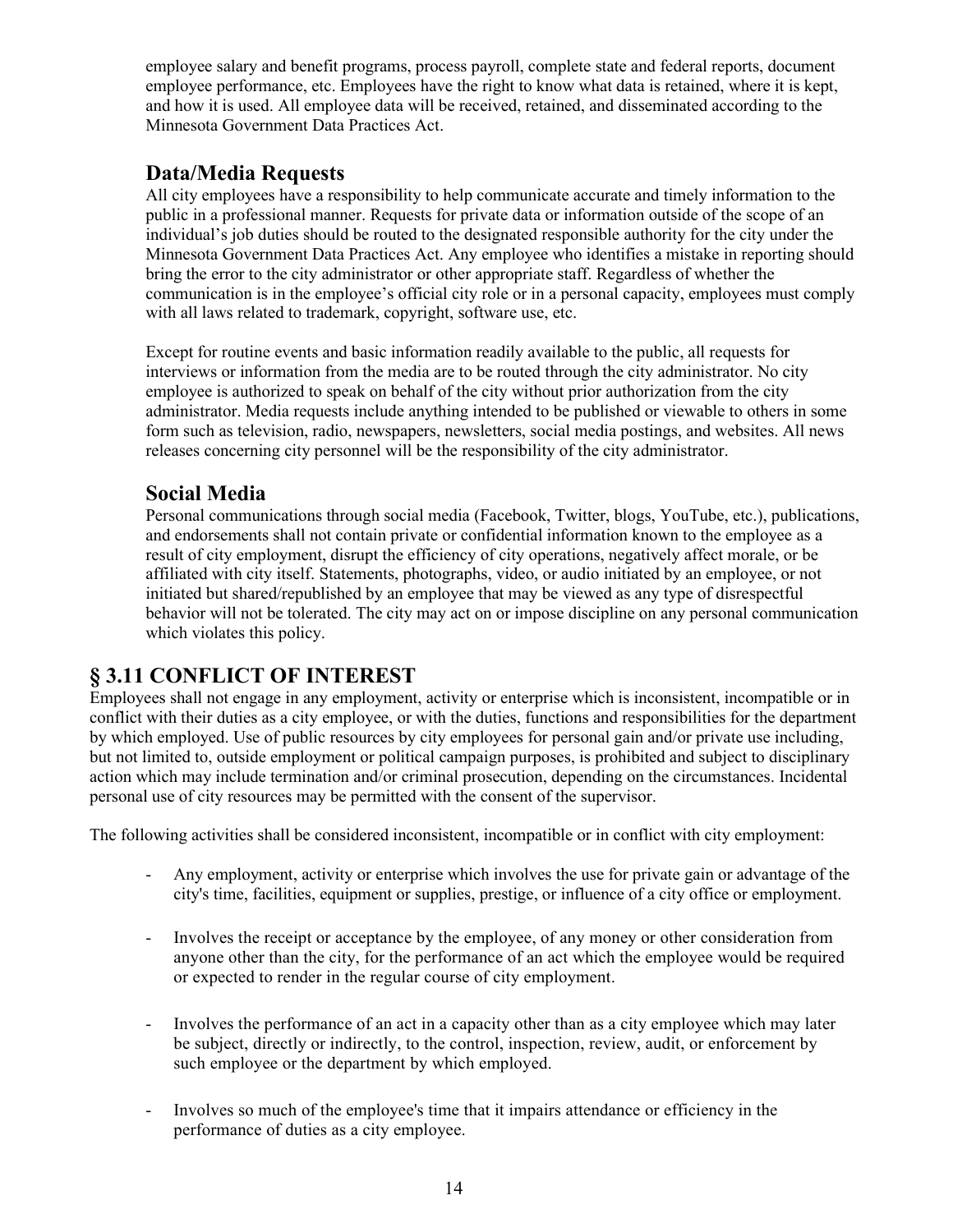- Involves an action or decision which could be a perceived or actual conflict of interest or could result in a personal benefit for the employee or a family member.

### **Outside Employment**

The potential for conflicts of interest is lessened when individuals regard the city as their primary employment responsibility. All outside employment is to be reported to the employee's supervisor. If a potential conflict exists based on this policy or any other consideration, the supervisor will consult with the city administrator. Any city employee accepting employment in an outside position that is determined by the city administrator to be in conflict with the employee's city job will be required to resign from the outside employment or may be subject to discipline up to and including termination.

For the purpose of this policy, outside employment refers to any non-city employment or independent contracting work for which an employee receives compensation, except for compensation received in conjunction with military service, holding a political office, or an appointment to a government board or commission that is compatible with city employment. City employees may not engage in outside employment which might hinder their objective and impartial performance of their public duties or create either the appearance of or the potential for a conflict with the development, administration, or implementation of policies, programs, services or any other operational aspect of the city.

## **Political Activity**

No city employee shall directly or indirectly, during hours of employment, solicit or receive funds for political purposes. Any political activity in the workplace must be pre-approved by the city to avoid any conflict of interest or perception of bias such as using authority or political influence to compel another employee to apply for or become a member in a political organization. Employees are free to engage in political activity of choice, provided it does not conflict with city employment.

# **§ 3.12 FALSIFICATION OF RECORDS**

Any employee who makes false statements or commits, or attempts to commit fraud in an effort to prevent the impartial application of the personnel policies, will be subject to immediate disciplinary action up to and including termination and potential criminal prosecution. An employee of the city who, in good faith, reports an activity considered to be illegal or dishonest to one or more of the parties may have whistleblower protections. Examples of illegal or dishonest activities include violations of federal, state, or local laws, billing for services not performed or for goods not delivered, and other fraudulent financial reporting.

If an employee has knowledge of or concern about possibly illegal or dishonest fraudulent activity, the employee is to contact an immediate supervisor or the city administrator. The city administrator shall be responsible for investigating the activity or for determining fault or corrective measures. The employee must exercise sound judgment to avoid baseless allegations. An employee who intentionally files a false report of wrongdoing may be subject to discipline up to and including termination.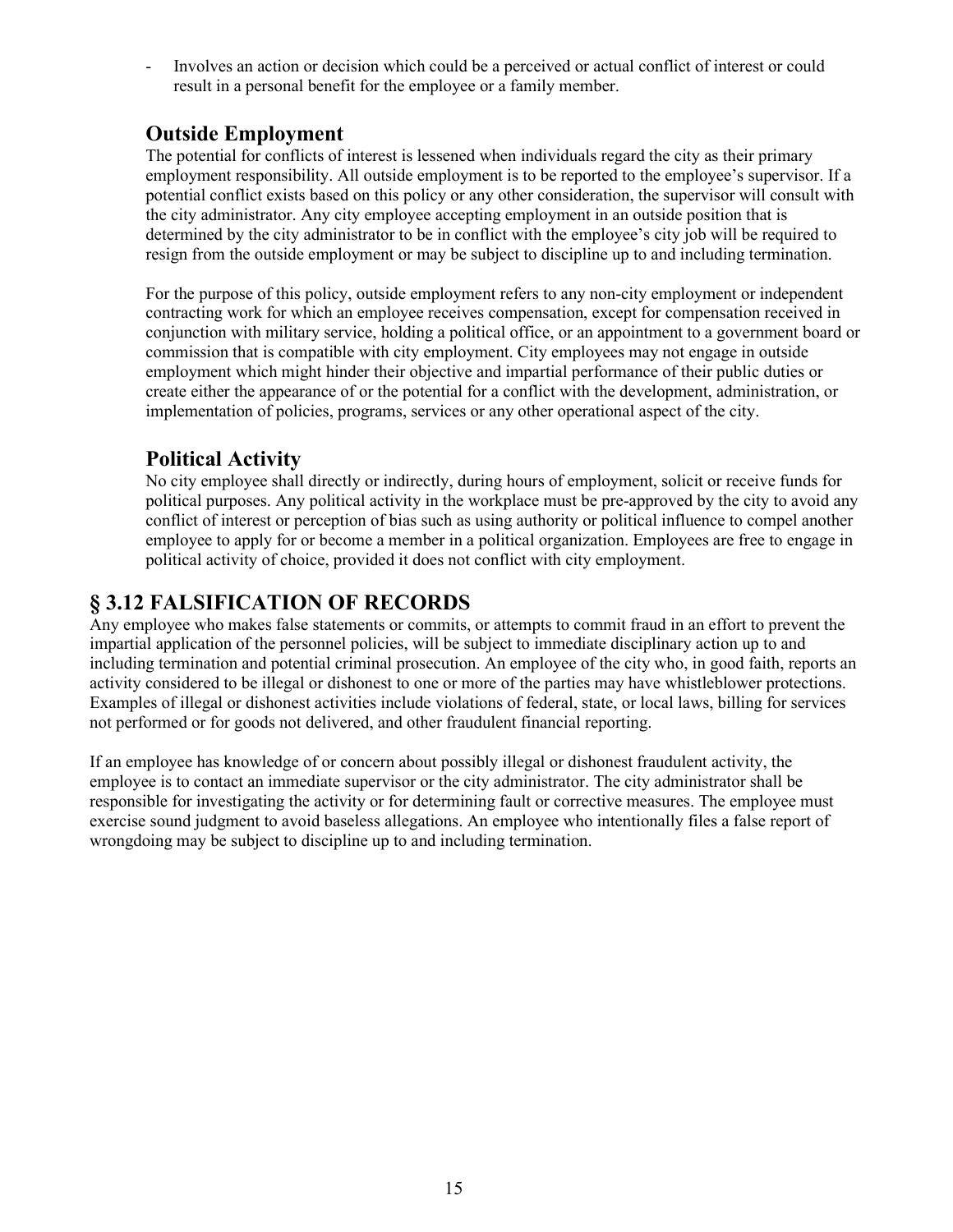# **DIVISION 4 EMPLOYEE COMPENSATION**

## **§ 4.01 PURPOSE**

The city is committed to providing competitive, equitable compensation to recruit and retain qualified employees, maintain morale/satisfaction, encourage and reward peak performance, demonstrate commitment, and motivate the delivery of high-quality service and operation of city government.

## **§ 4.02 SCOPE**

Full-time and part-time employee positions are assigned a job classification, based on duties and responsibilities. Each job classification is categorized within a compensation pay plan, which establishes the minimum and maximum wage or salary compensation. All employees are eligible for authorized expense reimbursement.

### **§ 4.03 PAY PLAN**

The city administrator shall establish and maintain a compensation pay plan for full-time and part-time employees of the city, as adopted by the City Council. Compensation for seasonal and temporary employees shall be established by the city administrator at the time of hire, or on an annual basis. Compensation for city elected officials and firefighters is not included in the pay plan.

The pay plan shall consist of the assignment of job classes to a pay grade and identify the minimum and maximum compensation for each grade by a salary rate step schedule (Step 1-8). The step schedule shall define the annual progression through the pay grade on an annual basis and any annual cost of living adjustment (COLA) increase approved by the City Council.

The pay plan may be amended by the City Council upon recommendation by the city administrator to maintain equitable relationships amongst job classes as defined within the pay plan, based on duties and responsibilities, consistency with other labor markets for comparable work under similar conditions, and current recruitment and retention experience. Unless approved by the City Council, employees will not receive any pay beyond the authorized compensation pursuant to the pay plan for an appointed position, with the exception of authorized expense reimbursement.

### **Adjustments to Compensation/Salary Rate**

The beginning salary rate for a full-time or part-time employee shall typically be the minimum indicated by the salary rate step schedule (Step 1) established by the job class/pay grade. The city administrator may authorize a rate above the minimum to recruit or attract an individual with superior qualifications, correct salary inequities, or acknowledge credit for prior service.

After successful completion of the training/probationary period and 1 year of service, an employee shall be eligible for advancement within the designated pay grade to the next salary rate step, as specified by the compensation pay plan, subject to acceptable performance. An employee shall be eligible for subsequent annual advancement on start of employment date or upon completion of required qualifying service related to a promotion, reassignment, or transfer.

## **Wage Disclosure**

Under the Minnesota Wage Disclosure Protection Law, employees have the right to tell any person the amount of their own wages. While the Minnesota Government Data Practices Act (Minn. Stat. §13.43) specifically lists an employee's actual gross salary and salary range as public personnel data, state law also requires wage disclosure protection rights and remedies to be included in employer personnel handbooks. To that end, and in accordance with Minn. Stat. §181.172, employers may not:

- Require nondisclosure by an employee of his/her/their wages as a condition of employment.
- Require an employee to sign a waiver or other document which purports to deny an employee the right to disclose the employee's wages.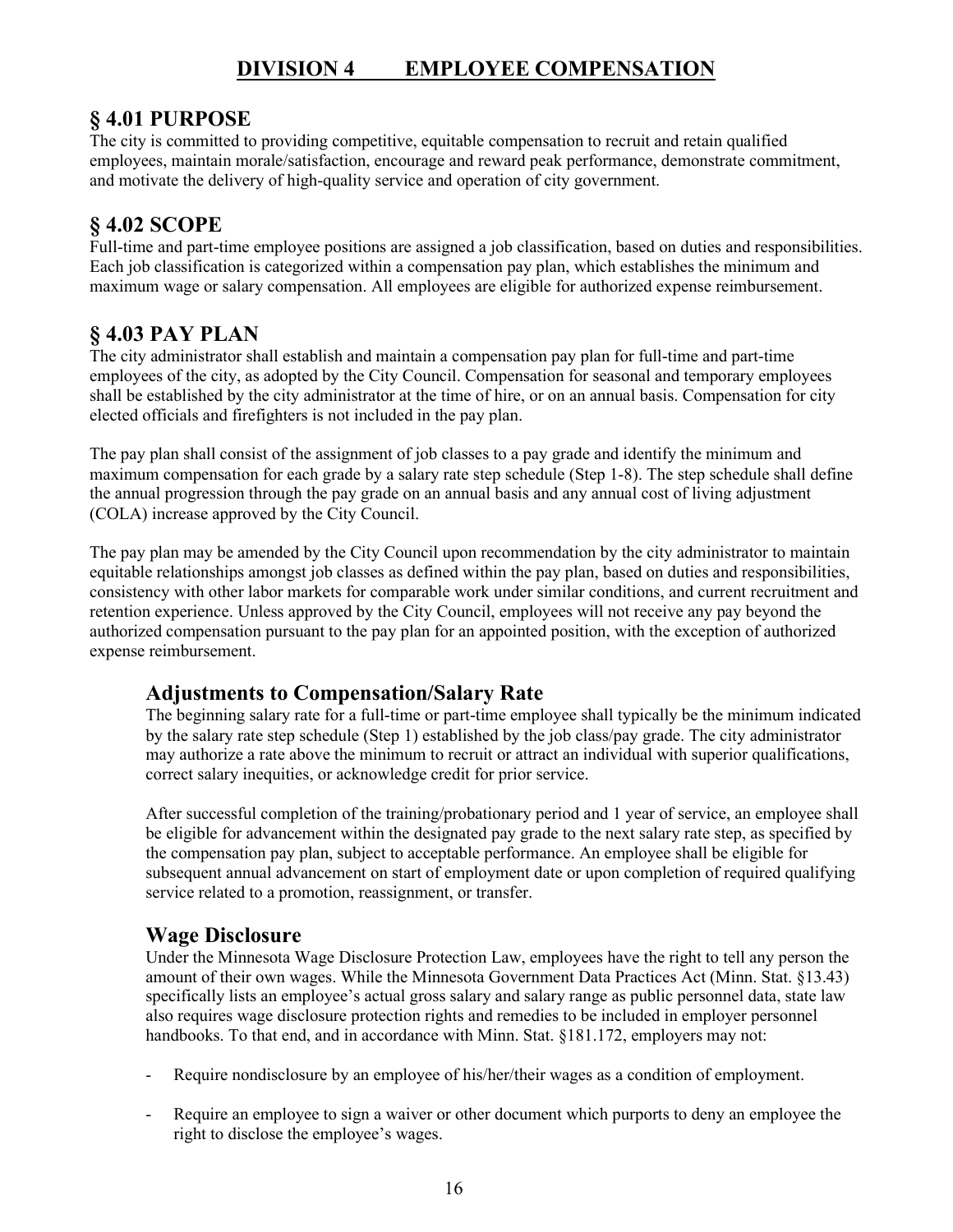- Take any adverse employment action against an employee for disclosing the employee's own wages or discussing another employee's wages which have been disclosed voluntarily.
- Retaliate against an employee for asserting rights or remedies under Minn. Stat. §181.172, subd. 3.

The city cannot retaliate against an employee for disclosing his/her/their own wages. An employee's remedies under the Wage Disclosure Protection Law are to bring a civil action against the city and/or file a complaint with the Minnesota Department of Labor and Industry.

### **§ 4.04 JOB CLASSIFICATIONS**

The city administrator shall establish and maintain a job classification for each full-time and part-time position. These job classifications are defined on the pay plan according to the type of work and duties assigned to the class.

### **Exempt Employee**

Employees classified as exempt are not covered by the overtime eligibility provisions of the federal or state Fair Labor Standards Act. Exempt employees are expected to work the hours necessary to meet the performance expectations of the position, which is typically 40 hours per week, and reflected by the salary rate designated by compensation pay plan. As a condition of continued employment, employees may be required to work in excess of 40 hours per week, as requested by a supervisor. Refusal by the employee may result in disciplinary action. To compensate for this time, employees are eligible to accrue compensatory time.

For budgetary reasons or based on the needs of the organization, the city administrator may determine that less than 40 hours per week is adequate to fulfill the requirements of a position. In this case, a voluntary or involuntary unpaid leave program may be implemented, whereby the salary rate shall be converted to an hourly rate of pay for applicable pay period(s), provided the employees maintains a work schedule of at least 35 hours per week or the equivalent of 151 hours per month year-round.

## **Non-Exempt Employee**

All employees that are not considered exempt shall be classified as non-exempt and covered by the overtime eligibility provisions of the federal or state Fair Labor Standards Act. Non-exempt employees are expected to work the hours necessary to meet the performance expectations of the position, which is typically 40 hours per week, and reflected by the salary rate designated by compensation pay plan. As a condition of continued employment, employees may be required to work in excess of 40 hours per week, as requested by a supervisor. Refusal by the employee may result in disciplinary action.

Non-exempt employees shall be compensated for work in excess of 40 hours per week in the form of overtime or compensatory time. Vacation, sick, or holiday leave do not count toward hours worked to be eligible for overtime or compensatory time. Supervisors shall make reasonable efforts to balance the personal needs of employees when assigning additional hours of work. The employee's supervisor must approve additional work hours in advance. An employee who works additional hours without prior approval may be subject to disciplinary action.

# **§ 4.05 PAYROLL**

#### **Direct Deposit/Deductions**

As provided for in state law, all employees are required to participate in direct deposit for payroll. Employees are responsible for notifying the city administrator of any changes in contact information or status. If any improper payment or other type of payroll error occurs, the city and employee shall coordinate to reconcile the error. An employee may authorize deductions from payroll for employee group insurance, employee organization dues and fees, additional withholdings, deferred compensation plan, and any other available deductions that may be available and elected by the employee.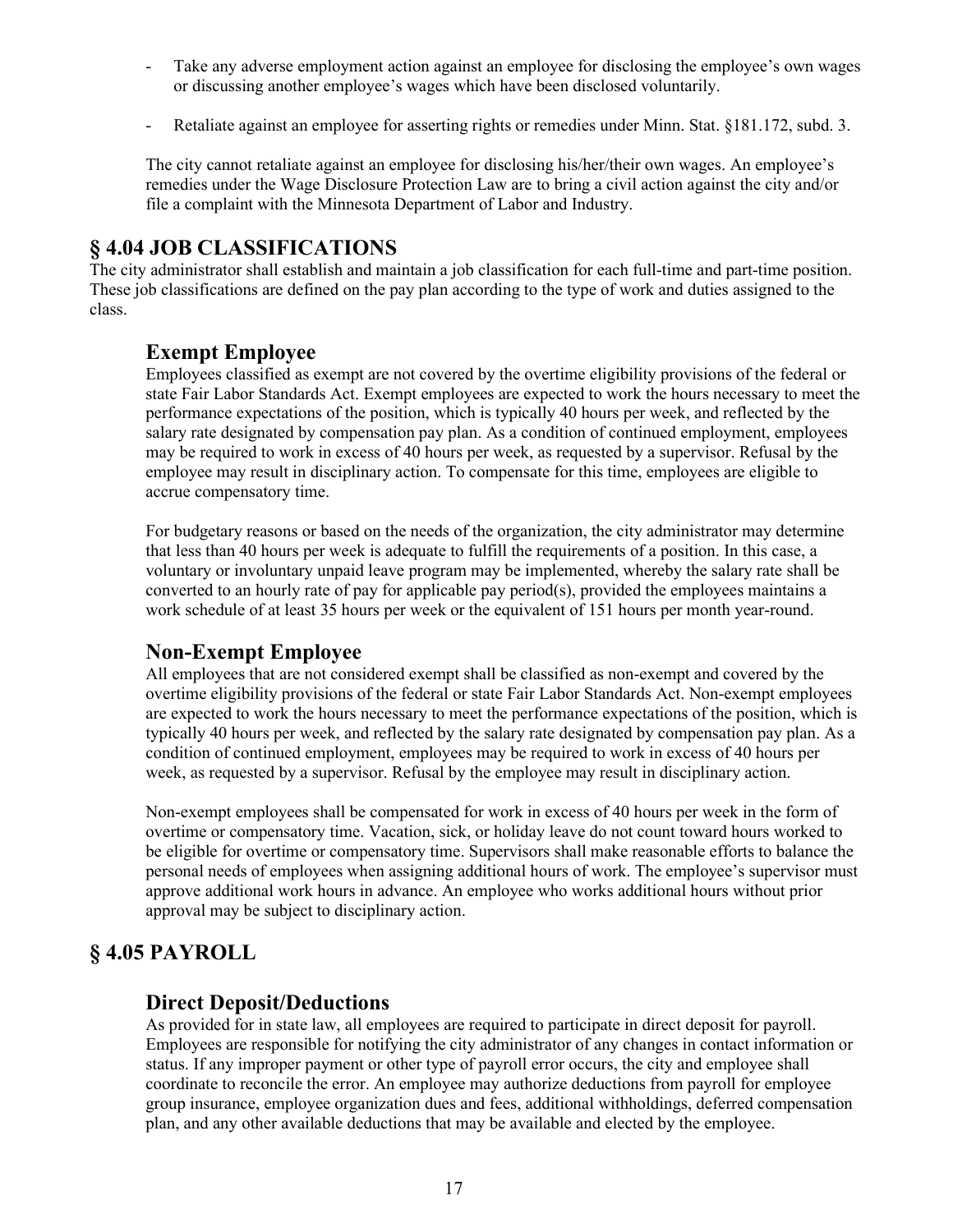# **Time Reporting**

All employees are expected to work the number of hours per week as established for their position. In addition to hours worked, leave, compensatory, and overtime shall be indicated on the designated timesheet by the employee and submitted to the department head for approval on a bi-weekly basis for payroll. Time reporting shall be indicated in ¼ hour increments.

### **Compensatory Time**

To compensate for additional work hours, employees are eligible to accrue compensatory time based on the designation of a position as exempt or non-exempt by the city administrator. Compensatory time accrual shall be indicated by the employee when reporting work hours for payroll in units of  $\frac{1}{4}$  hour or more and the balance shall be maintained by the city administrator or designee.

Compensatory time shall not be accumulated on a daily basis and total accrual may not exceed 40 hours, unless pre-approved by the city administrator for extenuating circumstances. Compensatory time off must be pre-approved by the supervisor and employee requests shall be made in a conscientious manner, so as not to interfere with duties of the position or interfere or conflict with the workload or schedules of other employees. Compensatory time is intended to be used in the manner it was accrued, with a maximum usage of up to 1 day per work week.

Employees designated as exempt are eligible to accrue compensatory time in units of 1 hour for 1 hour worked in excess of the designated weekly work schedule of 40 hours. Exempt employees are not eligible to receive pay for accrued compensatory time. Employees designated as non-exempt are eligible to accrue compensatory time in lieu of overtime compensation in units of 1.5 hours for 1 hour worked in excess of the designated weekly work schedule of 40 hours, unless otherwise stated within an adopted union agreement. Non-exempt employees will receive pay at their current hourly rate for accrued compensatory time when the employee leaves city employment.

### **Overtime**

Overtime compensation shall only apply to positions designated as non-exempt by the city administrator. Overtime shall be paid to an employee in lieu of compensatory time in units of 1.5 times the hourly rate of pay for hours worked in excess of 40 hours per week, unless otherwise stated within an adopted union agreement. Exempt employees do not receive any overtime compensation for the hours worked over 40 in one work week.

# **§ 4.06 EXPENSE REIMBURSEMENT**

If not paid in advance by the city, an employee shall be reimbursed for expenses incurred while conducting business for the city, including off-site job-related meetings and educational training, classes, workshops, and conferences. Reimbursement shall be for, but not limited to, registration, mileage, parking, meals, lodging, travel tickets, and phone calls, and shall be approved by the department director and the city administrator.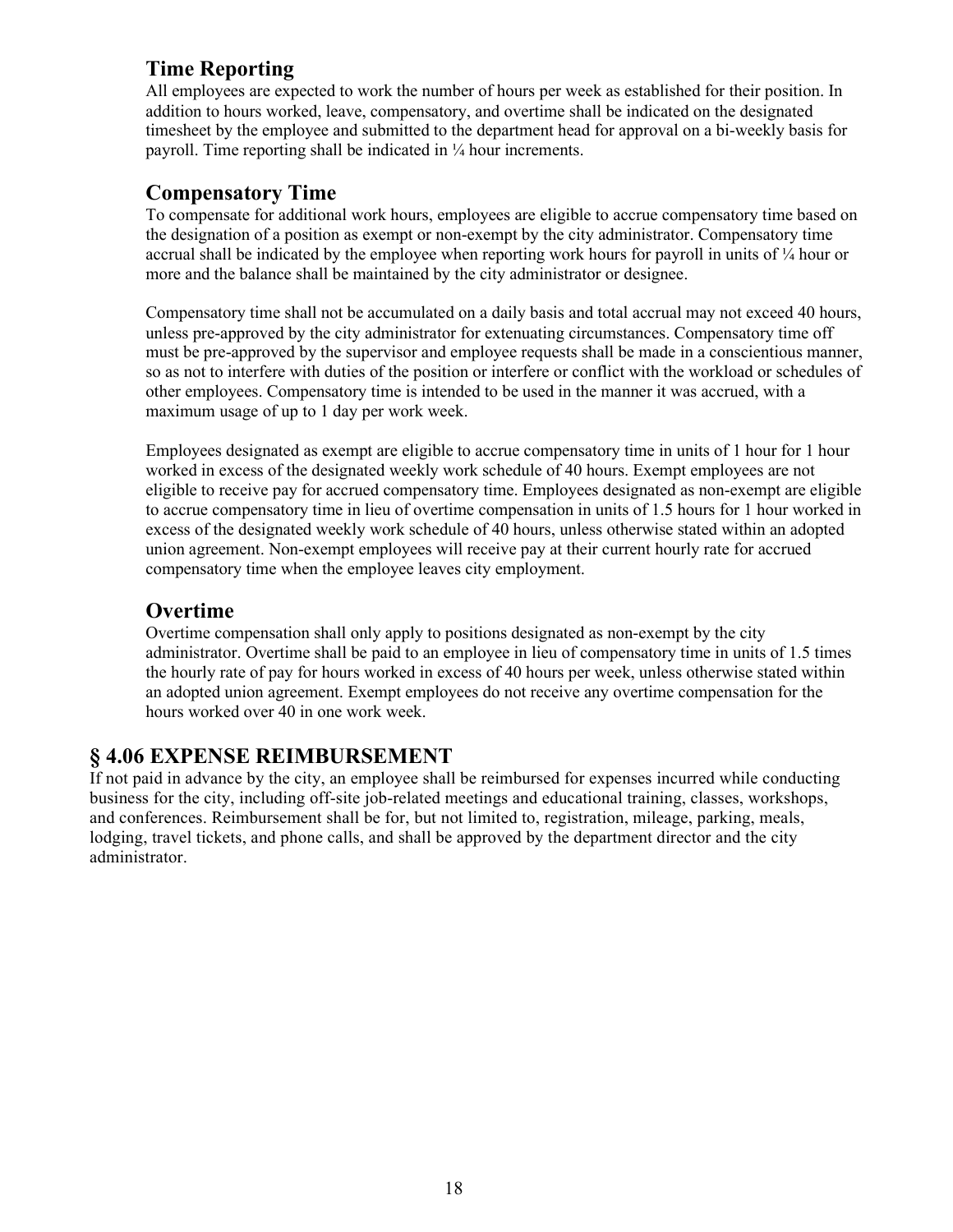# **DIVISION 5 EMPLOYEE BENEFITS**

## **§ 5.01 PURPOSE**

The city is committed to providing competitive, equitable benefits to recruit and retain qualified employees, promote health and wellness, enhance productivity, increase attendance, demonstrate value and investment, maintain morale/satisfaction, and motivate the delivery of high-quality service and operation of city government.

# **§ 5.02 SCOPE**

The city provides benefits to eligible employees in addition to other compensation. Benefits included within this division shall not supersede benefits negotiated and agreed to by an approved union contract/agreement.

## **§ 5.03 INSURANCE**

The city contributes toward group health insurance benefits for employees that work an average of at least 35 hours per week or 151 hours per month on a pro-rated basis, as follows:

Medical The city pays 100% employee premium and 90% of dependent premium Dental The city pays 100% employee premium

The city offers life and disability insurance benefits for each regular employee that works an average of at least 35 hours per week or 151 hours per month, as follows:

Life The city offers \$50,000 term life insurance or \$50,000 accidental death insurance Disability The city pays 100% for short-term and long-term disability premiums

### **§ 5.04 PERA/RETIREMENT**

The city participates in the Public Employees Retirement Association (PERA) to provide pension benefits for eligible employees. Participation in PERA is mandatory for most employees and the city and employee contribute to PERA each pay period as determined by state law. Employees that participate in the city sponsored 457(b) deferred compensation program are eligible to receive a monthly contribution from the city in the amount of \$25.00.

## **§ 5.05 EDUCATION/PROFESSIONAL DEVELOPMENT**

The city finds it in the best interest of its employees to upgrade skills and knowledge related to the employee's job through continued education and professional development. This may be in the form of special training, workshops, meetings, attaining/maintaining certifications, or post-secondary education approved by the city administrator. Related expenses may be paid in advance by the city or reimbursed to the employee following completion. To be eligible, an employee must be in good standing and employed for at least 1 year, unless such training or development is deemed immediate and essential for an employee to perform duties of the position. Tuition reimbursement for post-secondary education by an individual employee is limited to \$3,000 per year, subject to approval by the City Council. Employees voluntarily leaving city employment within 1 year of receiving paid tuition are required to reimburse the city for such expense.

### **Memberships/Dues**

Memberships to various professional organizations must be directly related to the betterment of the services of the city. Upon separation of employment, individual memberships shall remain with the city and transferred to another employee, where applicable.

## **Training/Conferences**

The city promotes staff development through training and conferences as an essential, ongoing function needed to maintain and improve quality service to residents, to ensure that employees develop and maintain the knowledge and skills necessary for effective job performance, and to provide employees with an opportunity for job enrichment and mobility.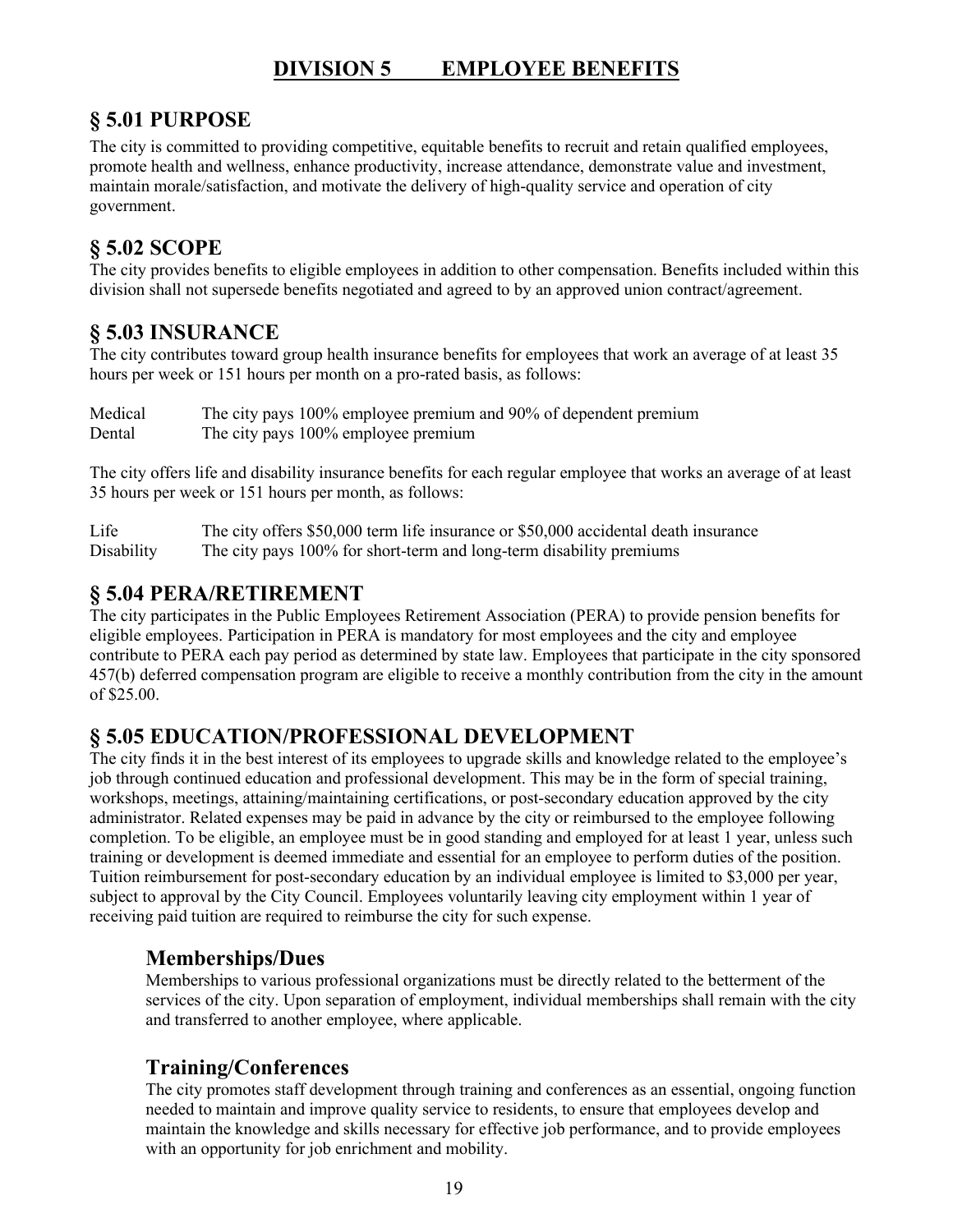The subject matter of the training session or conference shall be directly job-related and relevant to the performance of the employee's work responsibilities. Responsibilities outlined in the job description, annual work program requirements and training goals and objectives that have been developed for the employee will be considered in determining if the request is job-related. Courses taken by an employee in order to maintain licensing or other professional accreditation will not be eligible for payment under this policy unless the subject matter relates directly to the employee's duties, even though the employee may be required to maintain such licensing or accreditation as a condition of employment with the city. The employee's supervisor and the city administrator are responsible for determining job-relatedness and approving or disapproving attendance.

The request for participation in a training session or conference must be submitted in writing to the employee's supervisor. All requests must include an estimate of the total cost (training session, travel, meals, etc.) and a statement of how the education or training is related to the performance of the employee's work responsibilities with the city. Participation shall be subject to budget and staffing availability.

Time spent traveling to and from, as well as time spent attending an approved training session or conference, will be compensated as time on duty, in accordance with the federal Fair Labor Standards Act. Travel and other related training expenses including registration fees, mileage, parking, lodging, and meals (if not provided by training or conference) will be reimbursed, subject to the employee providing necessary receipts and appropriate documentation. A per diem expense for meals shall be limited to \$50.00 per day, unless a larger amount is approved by the city administrator. A full reimbursement, over the maximum defined, may be authorized if a lower cost meal is not available when attending a banquet or meeting of a professional organization. Mileage for use of an employee's personal vehicle will be reimbursed at the mileage rate as established by the Internal Revenue Service. In no case will city funds be used to pay for or reimburse expenses for events sponsored by or affiliated with political parties or for family members.

## **§ 5.06 LEAVES FROM WORK**

Employees are eligible for certain leaves of absence from work, as defined by this article and as required by state or federal statute. Leave requests will be evaluated on a case-by-case basis. Depending upon the circumstances, multiple forms of leave may apply during the same time period. In such cases, an employee will need to meet the requirements of each form of leave separately. Except as otherwise stated, all paid time off, taken under any of the city's leave programs, must be taken consecutively, with no intervening unpaid leave.

### **Holiday Leave**

Full-time employees will receive pay for official holidays at their normal salary rate, provided they are on paid status on the last scheduled day prior to the holiday and first scheduled day immediately after the holiday. Any employee on an unpaid leave of absence from the city is not eligible for holiday pay.

Official holidays commence at the beginning of the first shift of the day on which the holiday is observed and continue for 24 hours thereafter. When a holiday falls on a Sunday, the following Monday will be the observed holiday and when a holiday falls on a Saturday, the preceding Friday will be the observed holiday for city operations/facilities that are closed on holidays. Premium pay of 1.5 times the regular hourly wage for employees required to work on a holiday will be for hours worked on the actual holiday as opposed to the observed holiday.

The city has established official holidays to be observed by most employees and city facilities, as follows: New Year's Day Columbus Day Martin Luther King Jr. Day Veterans' Day Presidents' Day Thanksgiving Day Memorial Day **Fill** Series Research Memorial Day Independence Day Christmas Eve Labor Day Christmas Day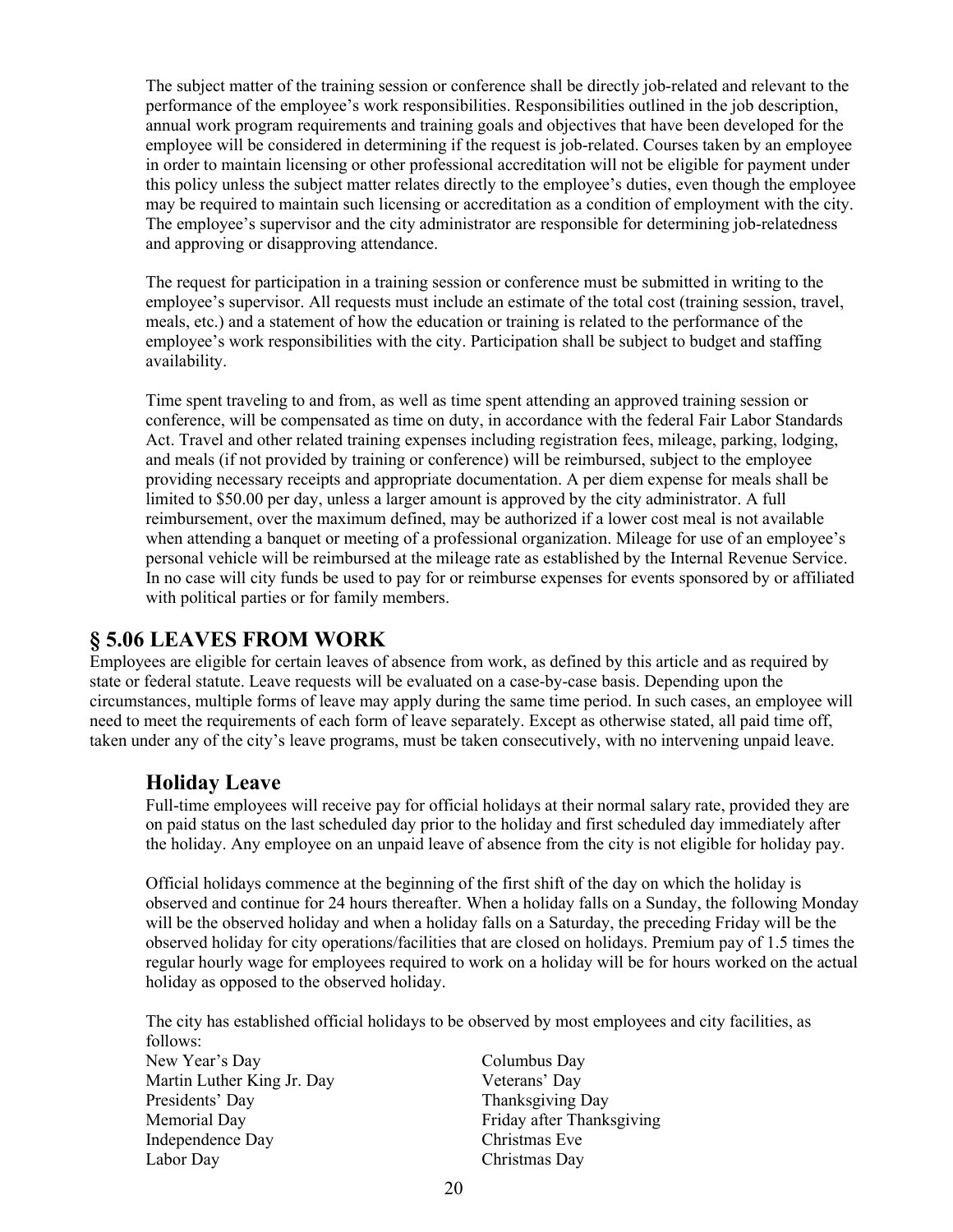The city administrator has discretion to alter when such holidays are observed based on hours of operation for certain city departments and/or facilities, provided no employee receives in excess of 96 hours of paid holiday leave per calendar year. Employees desiring to observe holidays other than those officially observed by the city may request either vacation leave or unpaid leave for such time off. Should this article be in conflict with an adopted union agreement, the union agreement shall take precedence and prevail.

### **Vacation Leave**

Full-time employees will receive pay for authorized vacation leave at their normal salary rate, accrued based on years of continuous employment. For purposes of calculating vacation accrual, an employee's years of continuous employment includes any period for which the employee was on approved unpaid leave. Employees may not carry over from one calendar year to the next any more vacation than earned in a calendar year. Employees using vacation leave shall be considered to be working for the purposes of accumulating additional vacation.

| Annual Accrual |
|----------------|
| 80 hours       |
| 120 hours      |
| 160 hours      |
| 168 hours      |
| 176 hours      |
| 184 hours      |
| 192 hours      |
| 200 hours      |
|                |

Employees are eligible to use vacation leave after 6 months of employment, at their discretion, subject to approval of a supervisor. Requests for use of vacation leave shall be submitted by the employee at least 48 hours in advance, unless otherwise waived by the supervisor or city administrator. Use of vacation time shall not exceed 10 consecutive business days, unless specifically approved by the city administrator. Should this article be in conflict with an adopted union agreement, the union agreement shall take precedence and prevail.

### **Sick Leave**

Full-time employees will receive pay for authorized sick leave at their normal salary rate, accrued at a rate of 8 hours per month, up to a maximum accrual of 800 hours. After 800 hours, an employee shall accrue additional sick leave at 4 hours per month. Employees using sick leave shall be considered to be working for the purposes of accumulating additional sick leave. Sick leave does not accrue during a qualifying unpaid leave of absence.

Employees are eligible to use sick leave after 30 days of employment when they are unable to work for personal or specified immediate family member medical reasons, including, but not limited to illness, disability, pregnancy, medical care appointments, exposure to contagious disease, adoption, and funeral attendance or for providing or receiving assistance for sexual assault, domestic abuse, or stalking. Specified immediate family members include spouse, child, sibling, parent, grandparent, grandchild and employee in-laws of these family members.

An employee shall notify their supervisor as soon as possible in advance of the sick leave absence. In the event of an unexpected absence, an employee should notify their supervisor prior to the start time of the normal work day, keep supervisor informed of condition if absence is more than 2 days in duration, and provide a physician's statement for absences exceeding 2 days if required by the city administrator. A false claim of sick leave shall be cause for disciplinary action.

After accrued sick leave has been exhausted, vacation leave may be used upon approval of the city administrator, to the extent the employee is entitled to such leave. Should this article be in conflict with an adopted union agreement, the union agreement shall take precedence and prevail.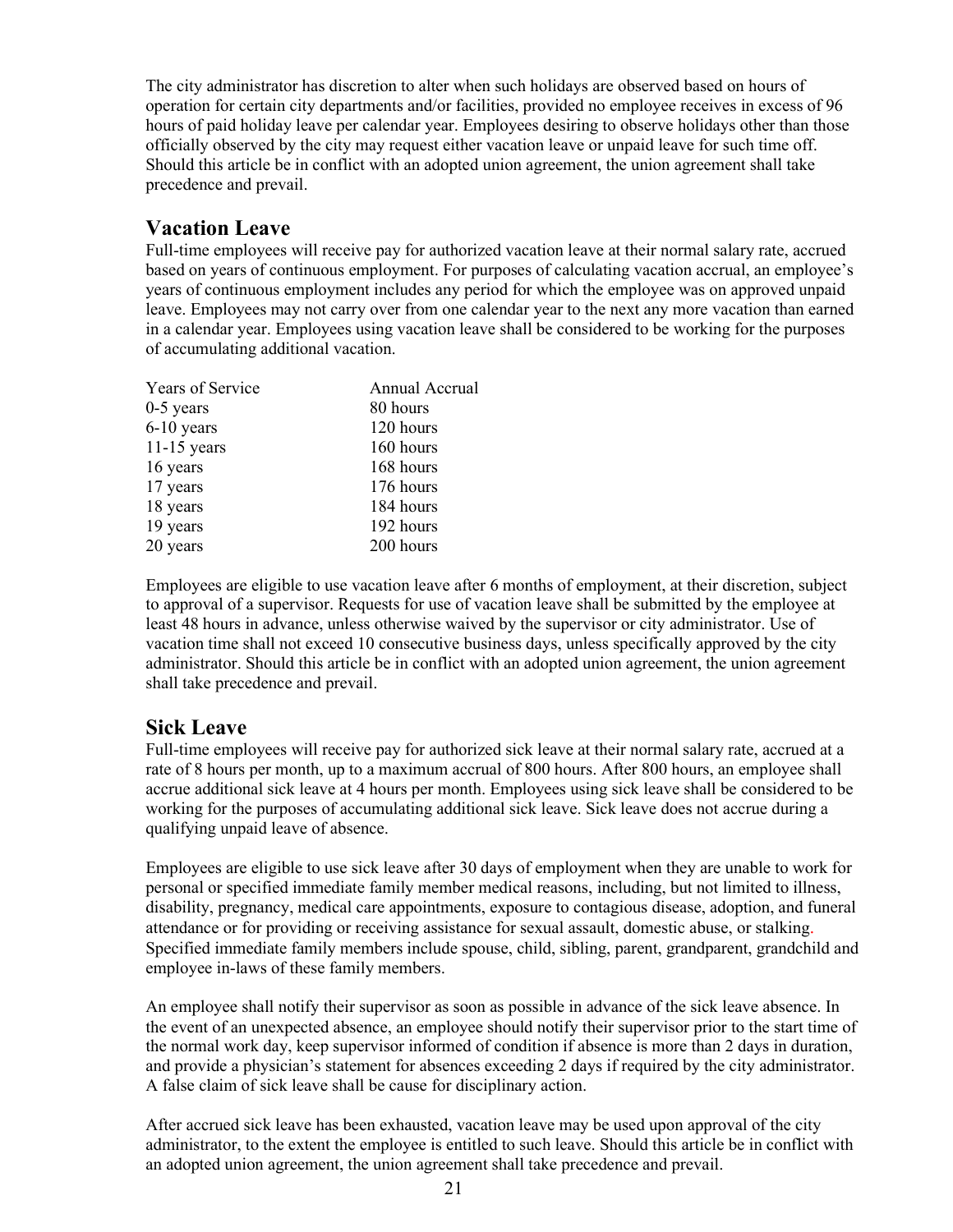### **Funeral Leave**

Full-time employees will receive pay for authorized funeral leave at their normal salary rate, up to 3 working days upon the death of an immediate family member. Specified immediate family members include spouse, child, sibling, parent, grandparent, grandchild and in-laws of these named family members. This paid leave will not be deducted from the employee's vacation or sick leave balance.

## **Jury Duty Leave**

Employees will receive pay for required jury duty with compensation equal to the difference between the normal salary rate and pay rate received as a juror. Employees are required to notify their supervisor as soon as possible after receiving notice to report for jury duty. Time spent on jury duty will be considered time on duty, but not be counted as time worked in computing overtime. Employees excused or released from jury duty during regular working hours shall report to work as reasonably possible or supplement with use of vacation or compensatory time. A report of time spent on jury duty and pay form must be completed by the clerk of court and submitted by the employee for payroll.

# **Election/Voting Leave**

Employees are eligible for unpaid leave to serve as an election judge pursuant to state law, provided that the employee gives the city at least 20 days written notice. All employees eligible to vote at a state general election, an election to fill a vacancy in the office of United States Senator or Representative, or in a Presidential primary, are eligible for unpaid leave to vote on the election day. Employees are required to work with a supervisor to schedule voting leave, so as not to disrupt unduly the operations of the city.

# **School Conference Leave**

Employees are eligible for unpaid leave for up to 16 hours during any 12 month period to attend school conferences or classroom activities related to the employee's child under the age of 20, provided the conference or classroom activities cannot be scheduled during non-work hours. When the leave cannot be scheduled during non-work hours, the employee shall provide prior notice of the leave and make a reasonable effort to schedule the leave so as not to disrupt unduly the operations of the city.

## **Administrative Leave**

Any employee may be placed on an administrative leave, pending the outcome of an internal or external investigation. The leave may be paid or unpaid, depending on the circumstances, as determined by the city administrator with the approval of the City Council.

# **Authorized Unpaid Leave**

After 1 year of employment, employees may be eligible for unpaid leave for up to 12 weeks within any 12 month period, subject to authorization by the city administrator. Unpaid leave for greater periods may be granted by the City Council, but in no case shall the leave exceed 1 year. Leave without pay for purposes other than medical leave or work-related injuries will be at the convenience of the city.

Employees are required to use accrued sick, vacation, compensatory time, or other forms of available/qualifying leave to run concurrently with a period of authorized unpaid leave. Considerations in granting such leave shall include good employee conduct, length of service, efficiency, and general good of city service.

Leave for the birth of a child, prenatal care, placement of a child for adoption is covered under the city's Pregnancy/Parental/Adoption Leave. Unpaid leave for a medical condition or work-related injury is defined as follows:

Providing care for a spouse, child, or parent with a serious health condition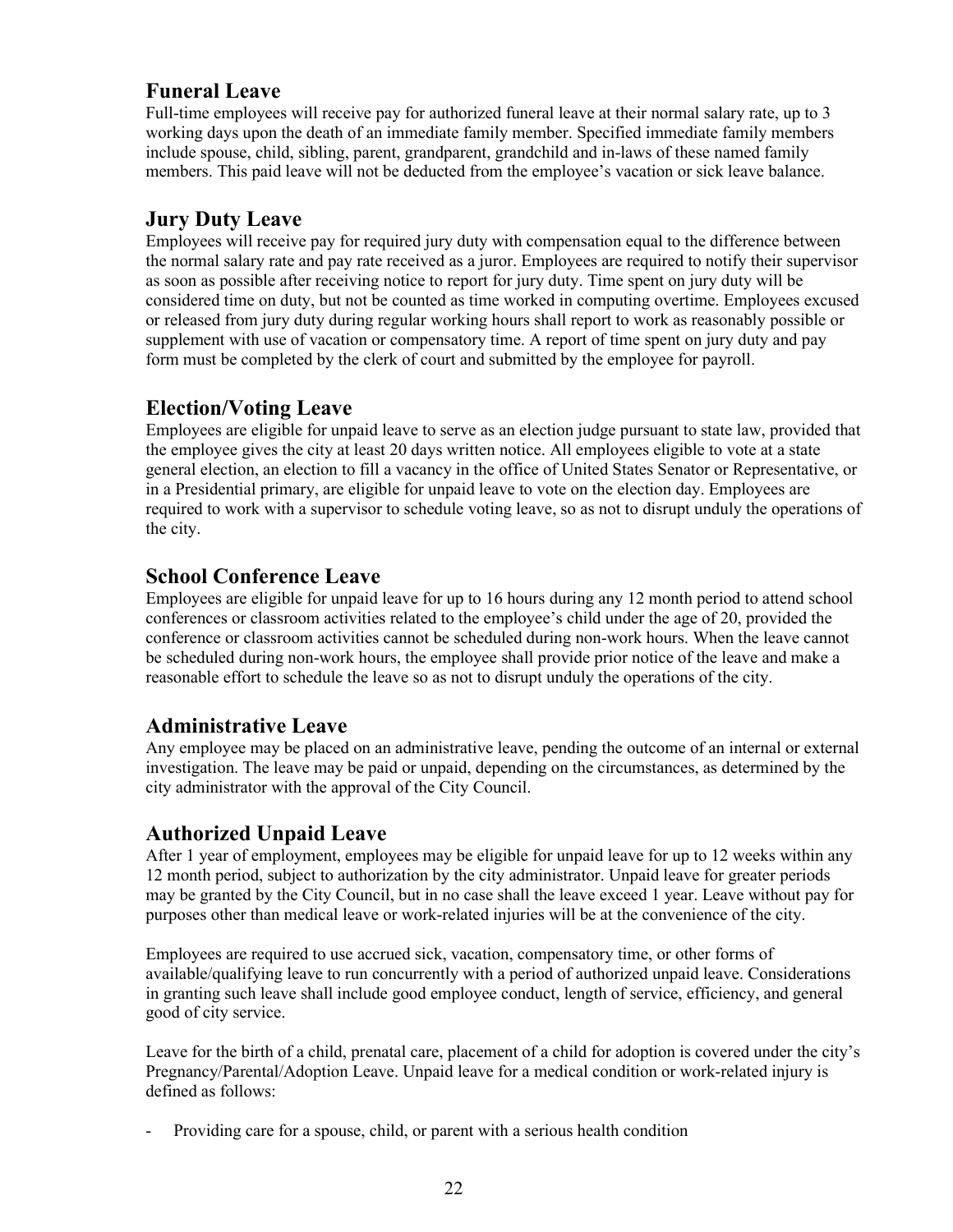- Due to serious health condition prohibiting employee to perform essential job function (illness, injury, impairment, or physical or mental condition that requires hospital care or treatment)

During a period of unpaid medical or work-related injury leave, an employee participating in the city's group insurance plan(s) will continue to receive coverage under the same conditions as if continuously employed during the leave, for up to 12 weeks. Accrual of paid holiday, vacation, and sick leave will be suspended during the period of any unpaid leave.

An employee granted unpaid leave shall have the right to return to the original job or position of like status and pay, unless the position has been discontinued or the employee would have been laid off if not on leave. Failure by an employee to request an extension before expiration of unpaid leave shall be a voluntary resignation.

### **Military Leave**

Employees will receive pay for military leave ordered by proper authority to active or reserve military service at their normal salary rate without loss of seniority status, efficiency rating, or benefits for the time the employee is engaged in training or active service not exceeding a total of 15 days in any calendar year. Such leave shall not be allowed unless the officer or employee:

- Returns to the public position immediately on being relieved from such military service and not later than the expiration of the time herein limited for such leave; or
- Is prevented from so returning by physical or mental disability or other cause not due to the officer's or employee's own fault; or
- Is required by proper authority to continue in such military service beyond the time herein limited for such leave.

Employees on extended unpaid military leave will receive 15 days paid leave of absence in each calendar year, not to exceed 4 years. When possible, requests for military leave shall be provided by the employee to a supervisor at least 10 days in advance. When called to active duty, an employee may use balance of 15 days of military paid leave and any other accrued vacation or compensatory time, prior to an unpaid leave of absence. Any unpaid military leave will be considered hours worked for the purpose of vacation leave and sick leave accrual. Eligibility for continuation of insurance coverage for employees on military leave beyond 15 days will follow the same procedures as for any employee on an authorized unpaid leave of absence. Employees returning from military service will be reinstated to the position occupied prior to absence and with the same pay, seniority status, and other benefits determined by seniority.

Employees shall be granted up to 10 working days of unpaid leave for injury or death of an immediate family member while engaged in active military service. Specified immediate family members include spouse, child, sibling, parent, grandparent, grandchild and employee in-laws of these family members. Employees may be granted 1 working day of unpaid leave in the duration of a calendar year to attend a send-off or homecoming ceremony for the mobilized service member, provided the leave does not unduly disrupt the operations of the city.

### **Victim/Witness Leave**

Employees will be granted reasonable unpaid leave if designated as a victim or witness who is subpoenaed or requested by the prosecutor to attend court for the purpose of giving testimony, or is the spouse or immediate family member of such victim, to attend criminal proceedings related to the victim's case. Specified immediate family members include spouse, child, sibling, parent, grandparent, grandchild and employee in-laws of these family members. For cases which involve providing or receiving assistance for sexual assault, domestic abuse, or stalking, an employee shall be entitled to use accrued sick leave.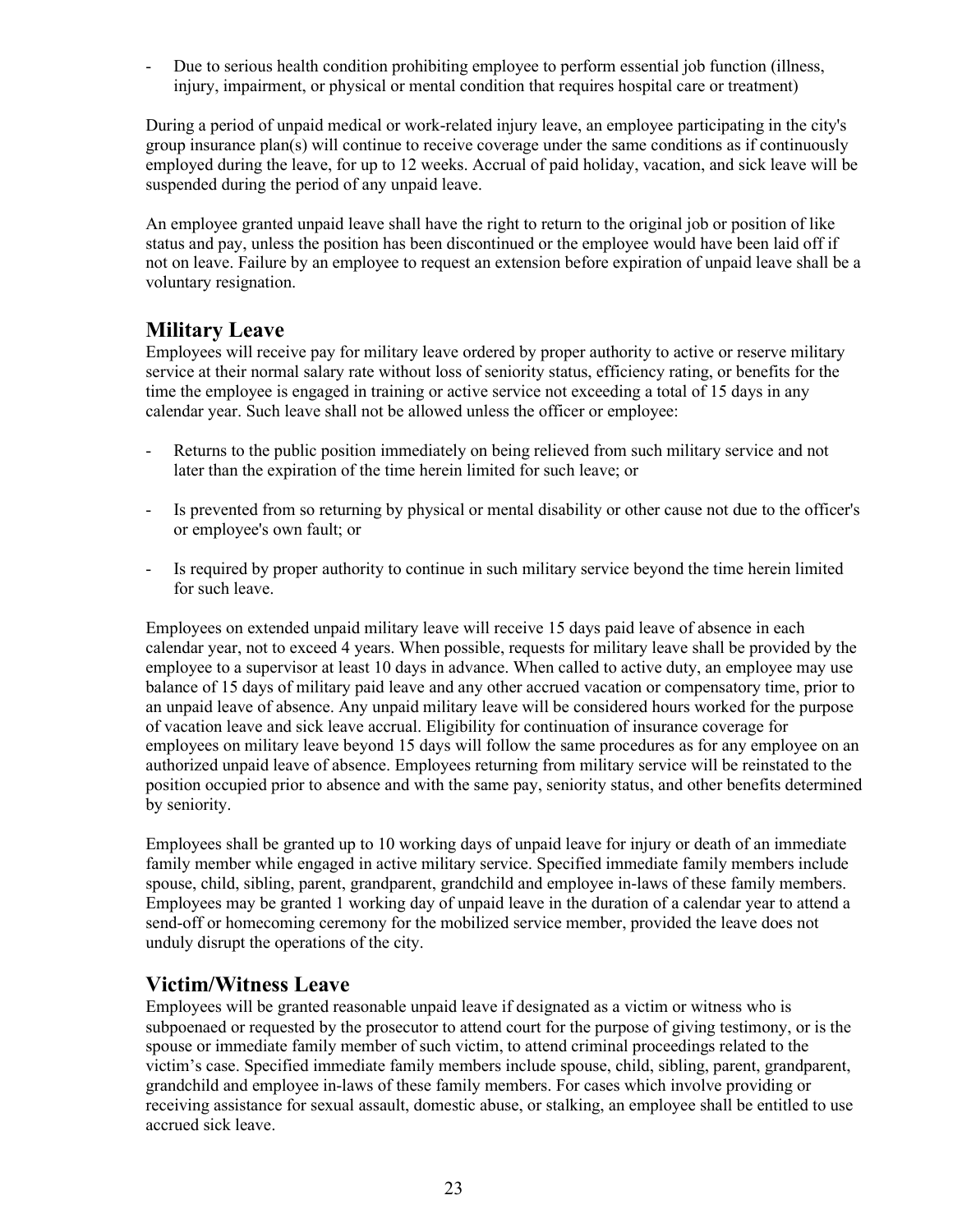### **Pregnancy/Parental/Adoption Leave**

Employees that have been employed more than 1 year with the city are eligible for up to 12 weeks of unpaid leave within 12 months under the Pregnancy and Parenting Leave Act of Minnesota. Pregnancy/Parental/Adoption Leave eligibility is defined as follows:

- Female for prenatal care, or incapacity due to pregnancy, childbirth, or related health conditions. In the case where the child must remain in the hospital longer than the mother, the leave must begin within 12 months after the child leaves the hospital.
- Biological or adoptive parent in conjunction with after the birth or adoption of a child for the purpose of arranging the child's placement or caring for the child after placement. Leave must begin before or at the time of the child's placement in the adoptive home.

The employee shall provide at least a 45 day notice prior to the leave. If the leave must be taken in less than 3 days, the employee shall give as much notice as practicable.

Employees are required to use accrued sick, vacation, or compensatory leave during Pregnancy/Parental/Adoption Leave. If the employee has any unpaid leave eligibility remaining at the time this leave commences, it will also count as unpaid leave concurrently. The employee is entitled to return to work in the same position and at the same rate of pay the employee received prior to commencement of the leave. Group insurance coverage will remain in effect while the employee is on leave pursuant to the Pregnancy and Parenting Leave Act, but the employee will be responsible for any required employee portion of the group insurance coverage while on leave.

The city will attempt to provide a female employee requesting reasonable accommodation for health conditions related to pregnancy or childbirth including more frequent restroom, food, and water breaks, seating, limits on lifting over 20 pounds, and/or temporary transfer to a less strenuous or hazardous position, should one be available. Unless such accommodations impose an undue hardship, the city will engage in an interactive process with respect to an employee's request for a reasonable accommodation.

Nursing mothers will be provided reasonable break time to express milk for 1 year after the child's birth. The paid break time must, if possible, run concurrently with any break time already provided. The city will provide a suitable space other than a restroom, as close as possible to the employee's work area, shielded from view and free from intrusion from coworkers and the public, including access to an electrical outlet.

## **Organ Donation Leave**

Employees are eligible for up to 40 hours of paid leave to undergo medical procedures to donate bone marrow or an organ. The 40 hours is over and above the amount of accrued time the employee has earned. The city may require a physician's verification of the purpose and length of the leave requested to donate bone marrow or an organ. If there is a medical determination that the employee does not qualify as a bone marrow or organ donor, the paid leave of absence granted to the employee prior to that medical determination is not forfeited.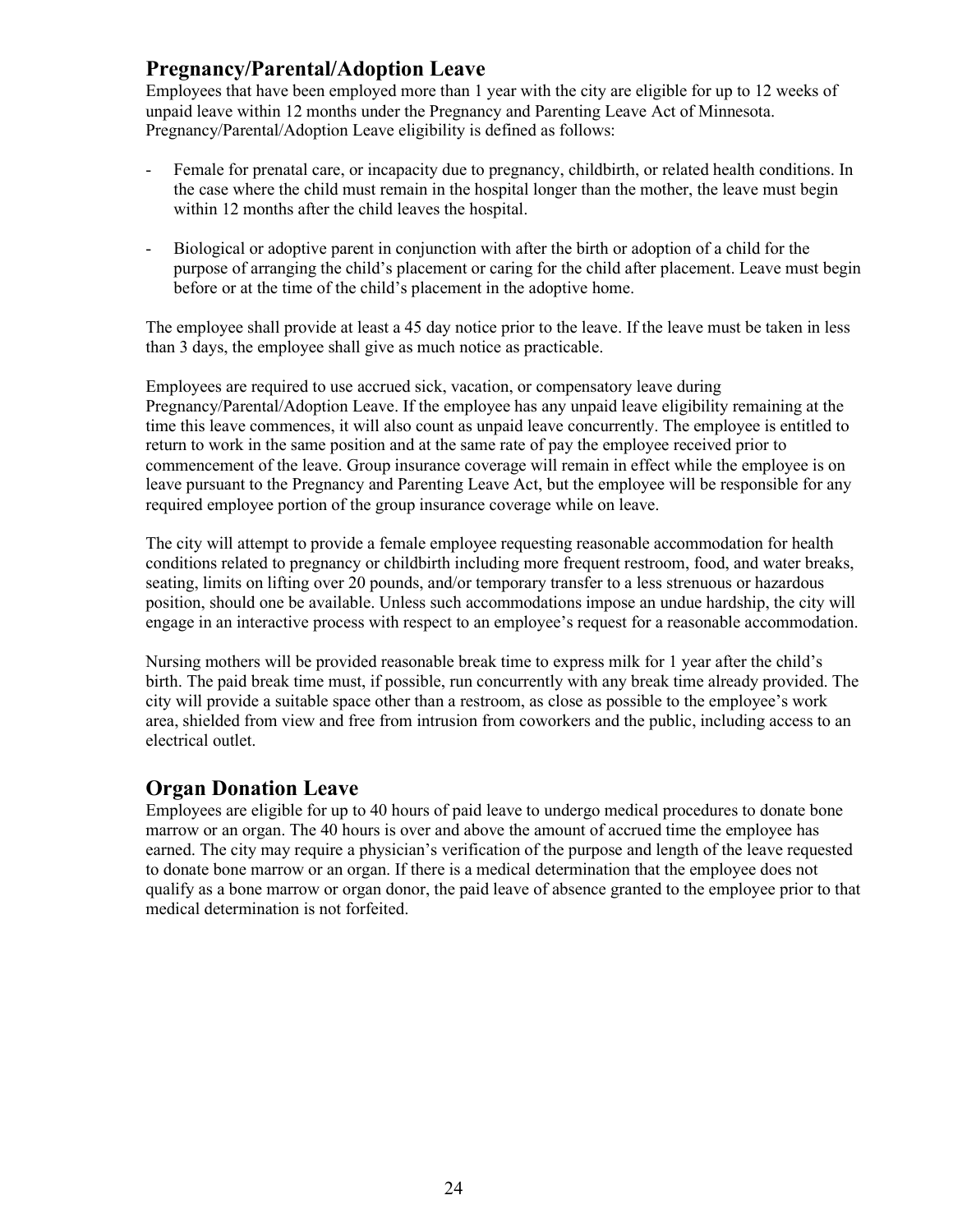# **DIVISION 6 EMPLOYEE DISCIPLINE**

### **§ 6.01 PURPOSE**

The objective of this policy is to establish a disciplinary process for all employees for failure to fulfill their duties and responsibilities at the level required, including observance of work rules and standards of conduct and applicable city policies. Discipline will be administered in a non-discriminatory manner. This policy is not to be construed as contractual terms and is intended to serve only as a guide for employment discipline.

# **§ 6.02 SCOPE**

Supervisors are responsible for maintaining compliance with city standards of employee job performance and employee conduct. The supervisor and/or the city administrator will investigate any allegation on which disciplinary action might be based before any disciplinary action is taken. An employee who believes that discipline applied was either unjust or disproportionate to the offense committed may pursue a remedy through grievance procedures listed within.

### **§ 6.03 PROCESS**

The city may elect to use progressive discipline, a system of escalating responses intended to correct the negative behavior rather than to punish the employee. There may be circumstances that warrant deviation from the suggested order or where progressive discipline is not appropriate. Nothing in this article implies that any city employee has a contractual right or guarantee to the job.

In general, when an employee's performance or conduct falls below the required level or under the causes for action, the supervisor shall inform the employee promptly and specifically of such lapses. If appropriate and justified, following a discussion of the matter, a reasonable time for improvement or correction may be allowed before any further disciplinary action is initiated. In situations where a warning has not resulted in the correction of the condition or where more severe initial action is warranted, written documentation of disciplinary action taken will be placed in the employee's personnel file with a copy provided to the employee.

The following are descriptions of the types of disciplinary actions the city may take:

## **Oral Reprimand**

This measure will be used where informal discussions with the employee's supervisor have not resolved the matter. All supervisors have the ability to issue oral reprimands without prior approval. Oral reprimands are normally given for first infractions on minor offenses to clarify expectations and put the employee on notice that the performance or behavior needs to change, and what the change must be. The supervisor will document the oral reprimand including date(s) and a summary of discussion and corrective action needed.

## **Written Reprimand**

A written reprimand is more serious and may follow an oral reprimand when the problem is not corrected, or the behavior has not consistently improved in a reasonable period of time. Serious infractions may require foregoing of the oral and/or written reprimand. Written reprimands are issued by the supervisor with prior approval by the city administrator. A written reprimand shall include what happened, what should have happened, policy/directive/performance expectation that was not followed, history on the matter, goals/timetables/expectations for the future, and consequences of recurrence. Employees will be given a copy of the reprimand to sign acknowledging its receipt. Employees' signatures do not mean the employee agrees with the reprimand. Written reprimands shall be placed in the employee's personnel file.

#### **Suspension**

The city administrator may suspend an employee without pay for disciplinary reasons or cause, for up to 30 days. The employee will be notified in writing of the reason for the suspension either prior to the suspension or shortly thereafter. A copy of the letter of suspension will be placed in the employee's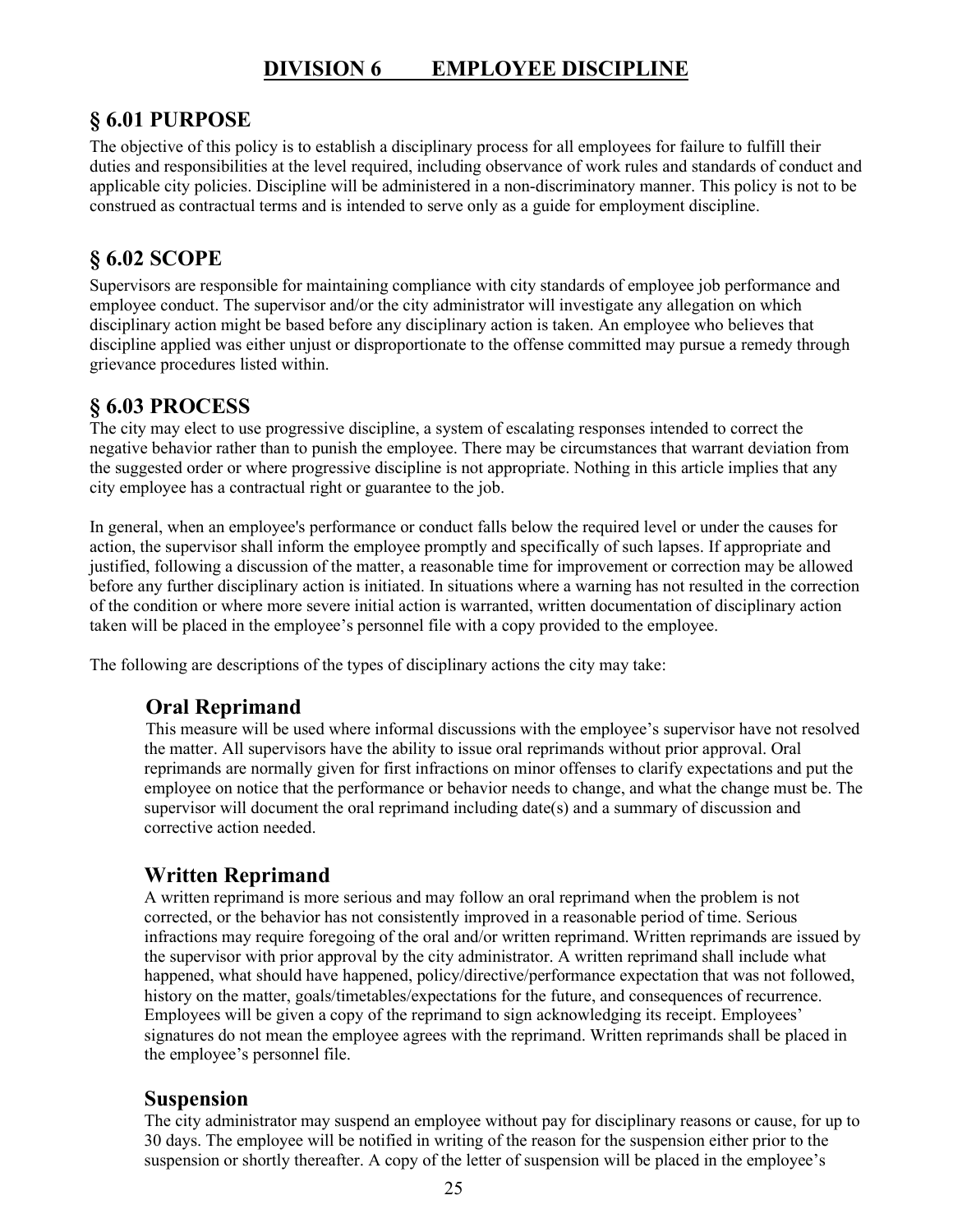personnel file. Suspension without pay may be followed with immediate dismissal as deemed appropriate by the City Council, except in the case of veterans. Qualified veterans, who have completed their initial probationary period, will not be suspended without pay in conjunction with a termination.

The city administrator may suspend or place an employee on an administrative leave of absence pending an investigation of an allegation involving the employee. The leave may be with or without pay depending on a number of factors including the nature of the allegations. The employee will be notified in writing of the reason for the suspension either prior to the suspension or shortly thereafter. A copy of the letter of suspension will be placed in the employee's personnel file. If allegations are proven true after the investigation, the employee may be subject to demotion or dismissal. If allegations are proven false after the investigation, the relevant written documents will be removed from the employee's personnel file and the employee will receive any compensation and benefits due had the suspension not taken place.

### **Demotion/Transfer**

When other forms of disciplinary action have proved ineffective, or when the seriousness of the offense or conditions warrants it, the city administrator may recommend to the City Council to demote or transfer the employee for cause. The employee must be qualified for the position to which they are being demoted or transferred.

### **Termination**

The city administrator, with the approval of the City Council, may terminate an employee for cause, substandard work performance, serious misconduct, or behavior not in keeping with city standards. If the disciplinary action involves the removal of a qualified veteran who has completed the initial probationary period, the appropriate hearing notice will be provided and all rights will be afforded the veteran in accordance with Minnesota law.

### **§ 6.04 GRIEVEANCE**

Any dispute between an employee and the city relative to the application, meaning, or interpretation of this article will be settled in the manner outlined within. In general, grievance procedures do not apply to matters related to performance evaluation data, salary increases or lack thereof, or merit pay awards.

First, the employee must provide written notice of the grievance to the employee's supervisor, stating the nature of the grievance, the date at which the incident allegedly occurred, facts on which it is based, the provision(s) of the personnel policies allegedly violated, and remedy requested within 21 days after the alleged occurred. The supervisor shall respond to the employee in writing within 7 days.

If the grievance has not been settled in this manner, the written grievance must be presented to the city administrator with the remedy requested within 7 days after receipt of the supervisor's response. The city administrator or designee shall respond to the employee in writing within 7 days. The decision of the city administrator is final for all disputes with exception of those specific components in a performance evaluation subject to a challenge through the Minnesota Department of Administration.

If a grievance is not presented within the time limits set forth, it will be considered "waived." If a grievance is not appealed to the next step in the specified time limit or any agreed extension thereof, it will be considered settled on the basis of the city's determination. If the city does not answer a grievance or an appeal within the specified time limits, the employee may elect to treat the grievance as denied at that step and immediately appeal the grievance to the next step. The time limit in each step may be extended by mutual agreement of the city and the employee without prejudice to either party.